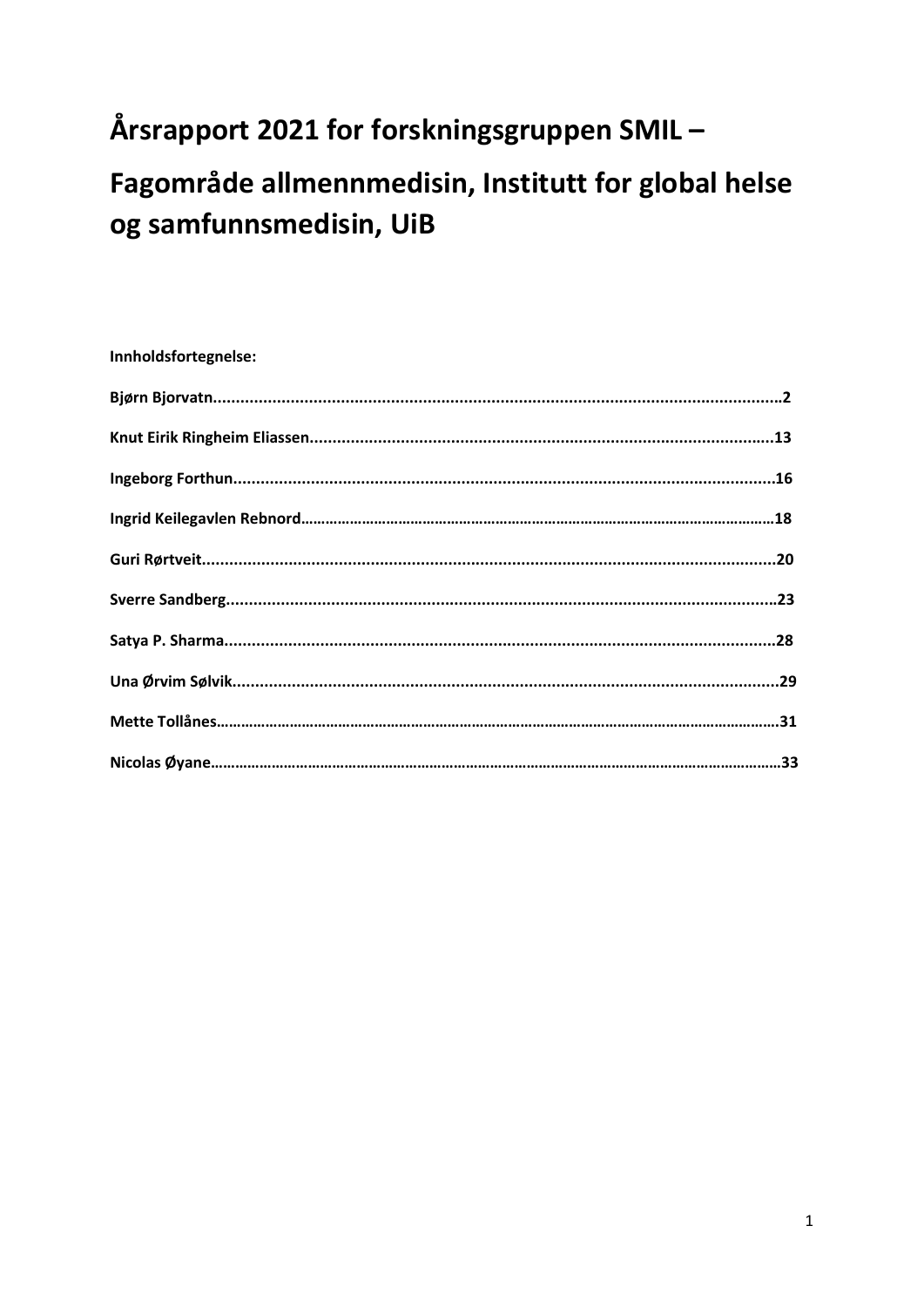### **NAVN: Bjørn Bjorvatn**

### **Stilling og % i FAM i 2021: Professor 60%, hvorav 10% er i FAM og 50% er frikjøpt for å lede koordinerende enhet i PraksisNett**

### **Vitenskapelige publikasjoner (med referee-bedømming)**

1. Partinen M, Bjorvatn B, Holzinger B, Chung F, Penzel T, Espie CA, Morin CM, ICOSS-collaboration group. Sleep and circadian problems during the coronavirus disease 2019 (COVID-19) pandemic: the International COVID-19 Sleep Study (ICOSS). Journal of Sleep Research 2021; 30: e13206. PMID: 33179820.

2. Søbstad JH, Pallesen S, Bjorvatn B, Costa G, Hystad SW. Predictors of turnover intention among Norwegian nurses: A cohort study. Health Care Management Review 2021; 46: 367-374. PMID: 32109924.

3. Flaa TA, Bjorvatn B, Pallesen S, Røislien J, Zakariassen E, Harris A, Waage S. Subjective and objective sleep among air ambulance personnel. Chronobiology International 2021; 38: 129-139. PMID: 32815408.

4. Bjorvatn B, Pallesen S, Waage S, Thun E, Blytt KM. The effects of bright light treatment on subjective and objective sleepiness during three consecutive night shifts among hospital nurses – a counter-balanced placebo-controlled crossover study. Scandinavian Journal of Work, Environment and Health 2021; 47: 145-153. PMID: 33080034.

5. Lundetræ RS, Saxvig IW, Lehmann S, Bjorvatn B. Effect of continuous positive airway pressure on symptoms of anxiety and depression in patients with obstructive sleep apnea. Sleep & Breathing 2021; 25: 1277-1283. PMID: 33098538.

6. Bjorvatn B, Saxvig IW, Waage S, Pallesen S. Self-reported seasonality is strongly associated with chronotype and weakly associated with latitude. Chronobiology International 2021; 38: 278-285. PMID: 33249931.

7. Thun E, Waage S, Bjorvatn B, Moen BE, Vedaa Ø, Blytt KM, Pallesen S. Short sleep duration and high exposure to quick returns are associated with impaired everyday memory in shift workers. Nursing Outlook 2021; 69: 293-301. PMID: 33127075.

8. Saxvig IW, Bjorvatn B, Hysing M, Sivertsen B, Gradisar M, Pallesen S. Sleep in older adolescents. Results from a large cross-sectional, population-based study. Journal of Sleep Research 2021; 30: e13263. PMID: 33350033.

9. Opsahl UL, Berge M, Lehmann S, Bjorvatn B, Opsahl P, Johansson A. Acoustic pharyngometry – a new method to facilitate oral appliance therapy. Journal of Oral Rehabilitation 2021; 48: 601-613. PMID: 33314265.

10. Benedict C, Partinen M, Bjorvatn B, Cedernaes J. Sleep in female healthcare workers during COVID-19: a cross-sectional study in Sweden during the flattening of the first wave. Annals of the American Thoracic Society 2021; 18: 1418-1420. PMID: 33448898.

11. Bjorvatn B, Jernelöv S, Pallesen S. Insomnia – a heterogenic disorder often comorbid with psychological and somatic other disorders and diseases: A narrative review with focus on diagnostic and treatment challenges. Frontiers in Psychology 2021; 12: 639198. PMID: 33643170.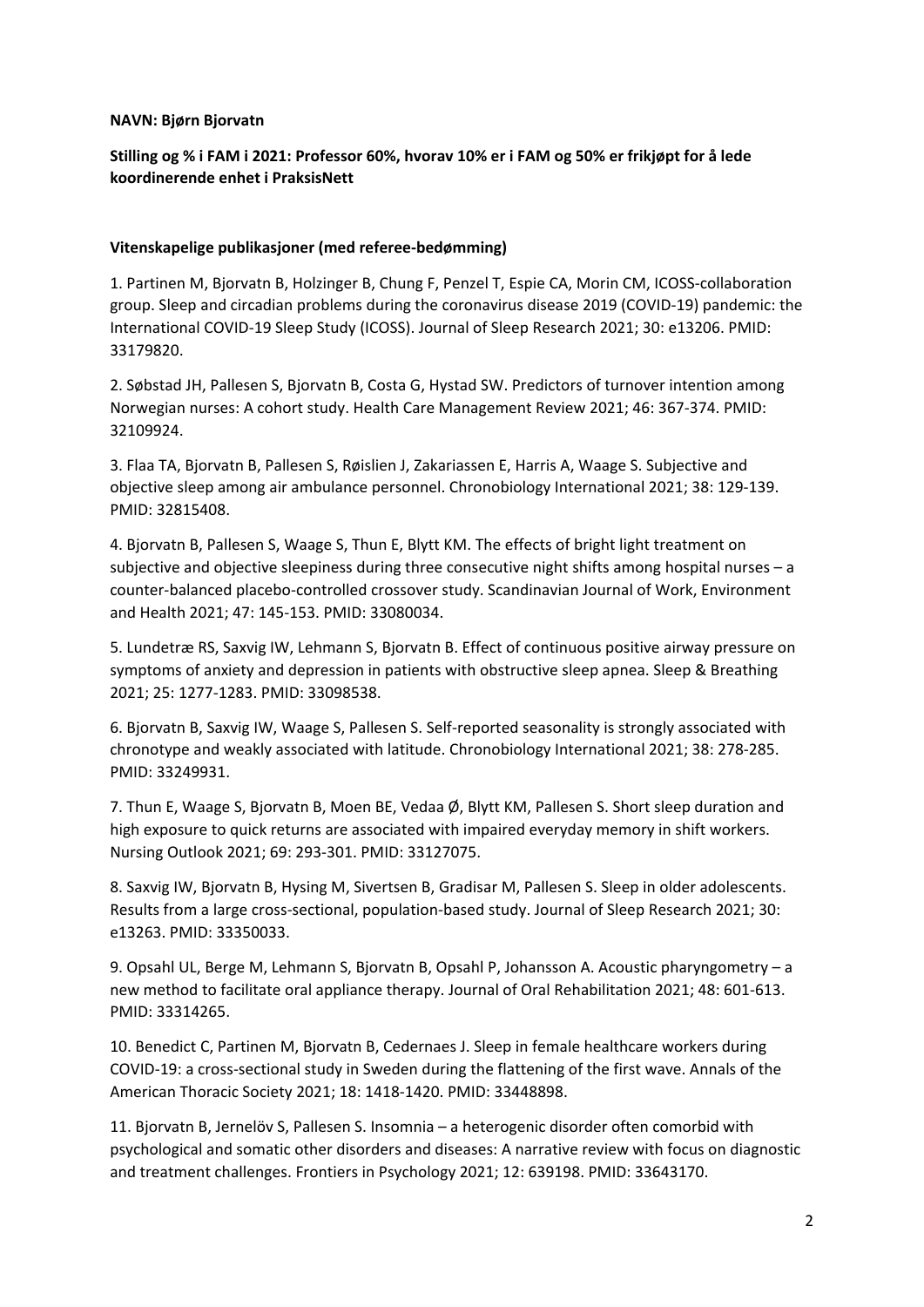12. Falskog F, Landsem AM, Meland E, Bjorvatn B, Hjelle OP, Mildestvedt T. Patients want their doctors' help to increase physical activity: a cross sectional study in general practice. Scandinavian Journal of Primary Health Care 2021; 39: 131-138. PMID: 33871303.

13. Pallesen S, Bjorvatn B, Waage S, Harris A, Sagoe D. Prevalence of shift work disorder: A systematic review and meta-analysis. Frontiers in Psychology 2021; 12: 638252. PMID: 33833721.

14. Ferini-Strambi L, Auer R, Bjorvatn B, Castronovo V, Franco O, Gabutti L, Galbiati A, Hajak G, Khatami R, Kitajima T, McEvoy D, Nissen C, Perlis M, Pevernagie DA, Randerath W, Riemann D, Rizzo G, van Someren E, Vgontzas A, Barazzoni F, Bassetti C, the European Sleep Foundation. Insomnia disorder: clinical and research challenges for the 21st century. European Journal of Neurology 2021; 28: 2156-2167. PMID: 33619858.

15. Waage S, Pallesen S, Moen BE, Vedaa Ø, Thun E, Buchvold H, Blytt KM, Harris A, Bjorvatn B. Changes in work schedule affect the prevalence of shift work disorder among Norwegian nurses – a two year follow-up study. Chronobiology International 2021; 38: 924-932. PMID: 33736559.

16. Blytt KM, Flo-Groeneboom E, Erdal A, Bjorvatn B, Husebo B. Sleep and its association with pain and depression in nursing home patients with advanced dementia – a cross-sectional study. Frontiers in Psychology 2021; 12: 633959. PMID: 33959072.

17. Chung F, Waseem R, Pham C, Penzel T, Han F, Bjorvatn B, Morin CM, Holzinger B, Espie CA, Benedict C, Cedernaes J, Saaresranta T, Wing YK, Nardorff MR, Dauvilliers Y, De Gennaro L, Plazzi G, Merikanto I, Matsui K, Leger D, Sieminski M, Mota-Rolim S, Inoue Y, Partinen M, ICOSS group. The association between high-risk of sleep apnea, comorbidities, and risk of COVID-19: A population based international harmonized study. Sleep & Breathing 2021; 25: 849-860. PMID: 33907966.

18. Saxvig IW, Evanger LN, Pallesen S, Hysing M, Sivertsen B, Gradisar M, Bjorvatn B. Circadian typology and implications for adolescent sleep health. Results from a large, cross-sectional, schoolbased study. Sleep Medicine 2021; 83: 63-70. PMID: 33990068.

19. Benedict C, Brandão LEM, Merikanto I, Partinen M, Bjorvatn B, Cedernaes J. Meal and sleep timing before and during the COVID-19 pandemic: A cross-sectional anonymous survey study from Sweden. Clocks & Sleep 2021; 3: 251-258. PMID: 33921946.

20. Hjetland GJ, Kolberg E, Pallesen S, Thun E, Nordhus IH, Bjorvatn B, Flo-Groeneboom E. Ambient bright light treatment improved proxy-rated sleep but not sleep measured by actigraphy in nursing home patients with dementia: A placebo-controlled randomized trial. BMC Geriatrics 2021; 21(1): 312. PMID: 34001024.

21. Bjorvatn B, Pallesen S, Saxvig IW, Waage S. Daylight Saving Time preferences in Norway: Do individual chronotype and home address' latitude and longitude matter? Chronobiology International 2021; 38: 1449-1459. PMID: 34034618.

22. Waage S, Pallesen S, Vedaa Ø, Buchvold HV, Blytt KM, Harris A, Bjorvatn B. Sleep patterns among Norwegian nurses between the first and second wave of the COVID-19 pandemic. BMC Nursing 2021; 20: 105. PMID: 34154585.

23. Lundetræ RS, Saxvig IW, Aurlien H, Lehmann S, Bjorvatn B. Effect of continuous positive airway pressure on symptoms and prevalence of insomnia in patients with obstructive sleep apnea. A longitudinal study. Frontiers in Psychology 2021; 12: 691495. PMID: 34367017.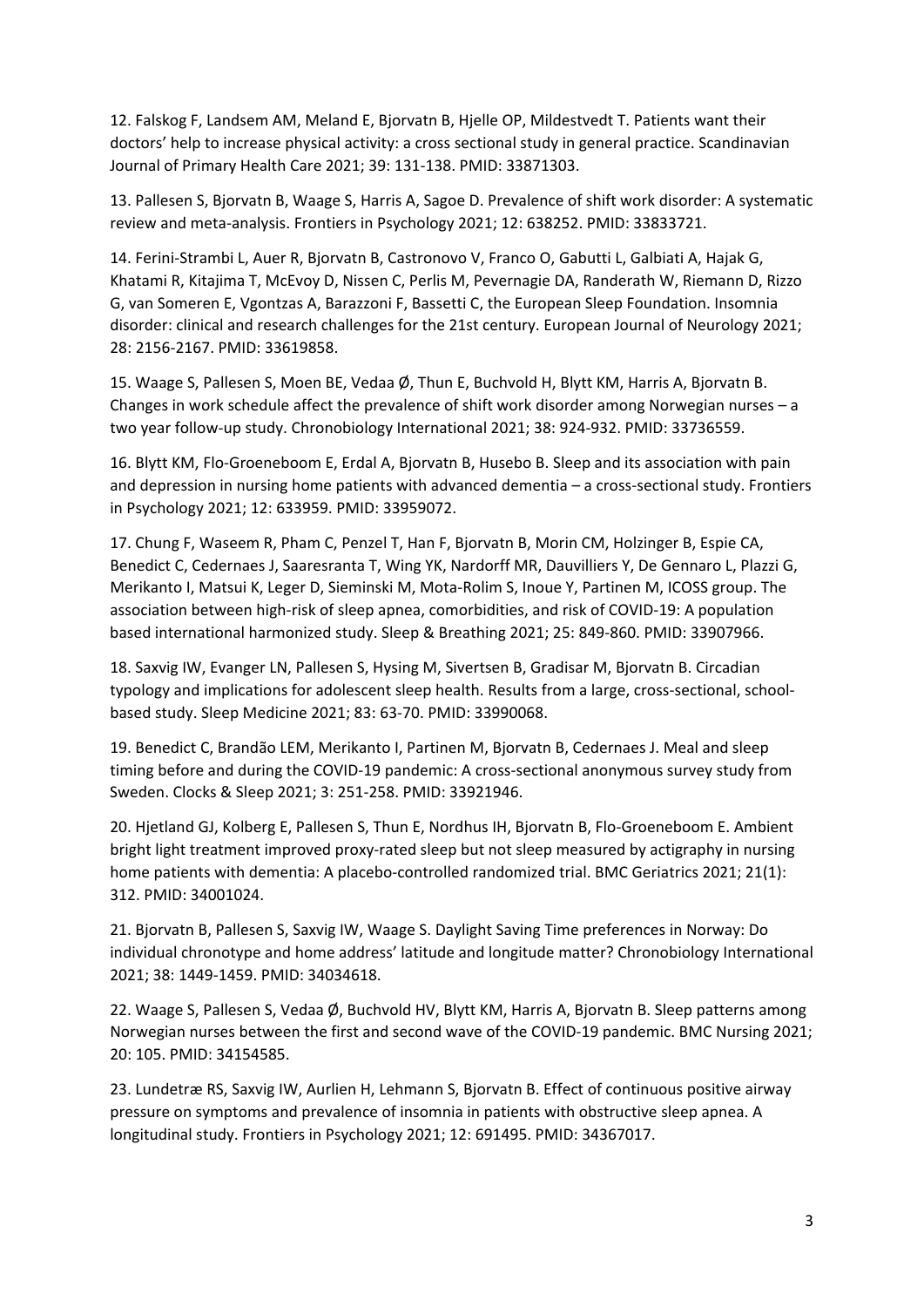24. Pallesen S, Thun E, Waage S, Vedaa Ø, Harris A, Blytt KM, Kaur P, Bjorvatn B. Stability and change of the personality traits languidity and flexibility in a sample of nurses: A 7-8 year follow-up study. Frontiers in Psychology 2021; 12: 652569. PMID: 34393891.

25. Fränkl EC, Scarpelli S, Nadorff MR, Bjorvatn B, Bolstad C, Chan NY, Chung F, Dauvilliers Y, Espie CA, Inoue Y, Leger D, Macedo T, Matsui K, Merikanto I, Morin CM, Mota-Rolim S, Partinen M, Penzel T, Plazzi G, Sieminski M, Wing YK, De Gennaro L, Holzinger B. How our dreams changed during the COVID-19 pandemic: effects and correlates of dream recall frequency – a multinational study on 19,355 adults. Nature and Science of Sleep 2021; 13: 1573-1591. PMID: 34588830

26. Morin CM, Bjorvatn B, Chung F, Holzinger B, Partinen M, Penzel T, Ivers H, Wing YK, Chan NY, Merikanto I, Mota-Rolim S, Macedo T, De Gennaro L, Leger D, Dauvilliers Y, Plazzi G, Nadorff MR, Bolstad CJ, Sieminski M, Benedict C, Cedernaes J, Inoue Y, Han F, Espie CA. Insomnia, anxiety and depression during the COVID-19 pandemic: An international collaborative study. Sleep Medicine 2021; 87: 38-45. PMID: 34508986.

27. Brandao LEM, Martikainen T, Merikanto I, Holzinger B, Morin CM, Espie CA, Bolstad CJ, Leger D, Chung F, Plazzi G, Dauvilliers Y, Matsui K, De Gennaro L, Sieminski M, Nadorff MR, Chan NY, Wing YK, Mota-Rolim SA, Inoue Y, Partinen M, Benedict C, Bjorvatn B, Cedernaes J. Social jetlag changes during the COVID-19 pandemic as a predictor of insomnia – a multi-national survey study. Nature and Science of Sleep 2021; 13: 1711-1722. PMID: 34675720

28. Jernelöv S, Pallesen S, Bjorvatn B. Editorial: Insomnia – a heterogenic disorder often comorbid with other disorders and diseases. Frontiers in Psychology 2021; 12: 758189. PMID: 34594289

29. Bjorvatn B, Wensaas K-A, Emberland KE, Fadnes LT, Litleskare S, Diaz E, Ruths S, Rørtveit G, Waage S. Rastløse bein – en studie fra allmennpraksis. Tidsskrift for den norske legeforening 2021; 141: 1516-1521. PMID: 34758599

30. Partinen M, Holzinger B, Morin CM, Espie CA, Chung F, Penzel T, Benedikt C, Bolstad CJ, Cedernaes J, Chan NY, Dauvilliers Y, De Gennaro L, Han F, Inoue Y, Matsui K, Leger D, Cunha AS, Merikanto I, Mota-Rolim S, Nadorff M, Plazzi G, Schneider J, Sieminski M, Wing YK, Bjorvatn B. Sleep and daytime problems during the COVID-19 pandemic and effects of coronavirus infection, confinement and financial suffering: a multinational survey using a harmonized questionnaire. BMJ Open 2021; 11: e050672. PMID: 34903540.

31. Gjerde K, Lehmann S, Bjorvatn B, Berge M, Thuen F, Berge T, Johansson A. Partner perceptions are associated with objective sensor-measured adherence to oral appliance therapy in obstructive sleep apnea. Journal of Sleep Research 2021; e13462 online ahead of print. PMID: 34490690.

32. Merikanto I, Kortesoja L, Benedict C, Chung F, Cedernaes J, Espie CA, Morin CM, Dauvilliers Y, Partinen M, De Gennaro L, Wing YK, Chan NY, Inoue Y, Matsui K, Holzinger B, Plazzi G, Mota-Rolim SA, Leger D, Penzel T, Bjorvatn B. Evening-types show highest increase of sleep and mental health problems during the COVID-19 pandemic – multinational study on 19,267 adults. SLEEP 2021: zsab216 online ahead of print. PMID: 34432058.

33. Saxvig IW, Pallesen S, Sivertsen B, Hysing M, Evanger LN, Bjorvatn B. Sleep during COVID-19 related school lockdown, a longitudinal study among high school students. Journal of Sleep Research 2021: e13499 online ahead of print. PMID: 34601775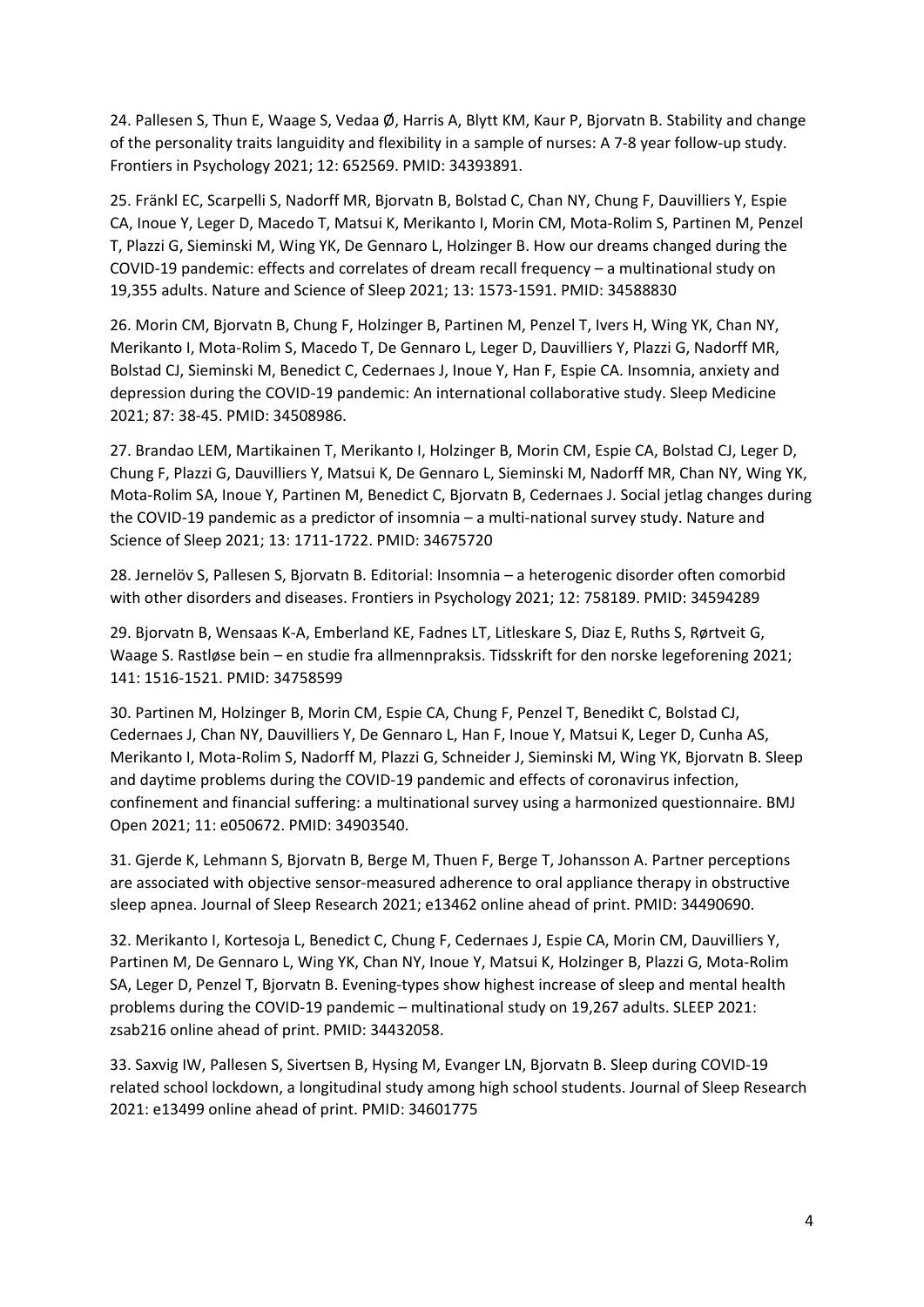34. Danielsen YS, Skjåkødegård HF, Bjorvatn B, Juliussen PB, Pallesen S. Polysomnographic comparison of sleep in children with obesity and normal weight without suspected sleep related breathing disoder. Clinical Obesity 2021; e12493. online ahead of print. PMID: 34781415.

35. Forthun I, Waage S, Pallesen S, Moen BE, Bjorvatn B. Sleep medication and melatonin use among Norwegian nurses – a cross-sectional study. Nursing Open in press. PMID: 34534412

### **Andre publikasjoner (inkludert bøker, bokkapitler, kronikker o.l.).**

1. Bjorvatn B. F. Circadian rhythm sleep disorders. 1. Nosological classification, definitions, and epidemiology. In: Sleep Medicine Textbook (second edition). Ed: Bassetti, McNicholas, Paunio, Peigneux. European Sleep Research Society. 2021: 435-440.

2. Axelsson J, Bjorvatn B. F. Circadian rhythm sleep disorders. 2.1. Shift work. In: Sleep Medicine Textbook (second edition). Ed: Bassetti, McNicholas, Paunio, Peigneux. European Sleep Research Society. 2021: 441-448.

3. Bjorvatn B, Pallesen S. F. Circadian rhythm sleep disorders. 3. Clinical picture and

diagnosis. In: Sleep Medicine Textbook (second edition). Ed: Bassetti, McNicholas, Paunio, Peigneux. European Sleep Research Society. 2021: 461-466.

4. Pallesen S, Bjorvatn B. F. Circadian rhythm sleep disorders. 5. Health risks. In: Sleep Medicine Textbook (second edition). Ed: Bassetti, McNicholas, Paunio, Peigneux. European Sleep Research Society. 2021: 483-492.

5. Johannessen TA, Bjorvatn B. REM-søvn atferdsforstyrrelse. Norsk Elektronisk Legehåndbok (NEL), 2021.

6. Bjorvatn B. Søvnens betydning for å holde oss friske og raske i dagens pandemi. SØVN 2021; 13(1): 4-5.

7. Nilsen S, Bjorvatn B, Kristoffersen ES. PraksisNett – status etter tre år. Utposten 2021, utgave 2: 18-19.

8. Bjorvatn B. Bedre Søvn. En håndbok for deg som sover dårlig. 3. utgave. Fagbokforlaget 2021; 171 sider. ISBN: 978-82-450-3718-0.

9. Bjorvatn B, Pallesen S. Irregular sleep-wake rhythm disorder. Encyclopedia of Sleep and Circadian Rhythms, 2nd Edition. Reference Module in Neuroscience and Biobehavioral Psychology 2021: 1-7.

10. Bjorvatn B. Behandling av langvarige søvnproblemer (kronisk insomni) uten medisiner. Revidert tekst på www.sovno.no, 2021.

11. Bjorvatn B. Lysbehandling ved søvnsykdommer. Revidert tekst på www.sovno.no, 2021.

12. Bjorvatn B. Melatoninbehandling av søvnproblemer. Revidert tekst på www.sovno.no, 2021.

13. Bjorvatn B. Medikamentell behandling av søvnproblemer. Revidert tekst på www.sovno.no, 2021.

14. Bjorvatn B. Forsinket søvnfaselidelse. Revidert tekst på www.sovno.no, 2021.

15. Bjorvatn B. Insomni. Revidert tekst på www.sovno.no, 2021.

16. Bjorvatn B. Døgnrytmelidelser. Revidert tekst på www.sovno.no, 2021.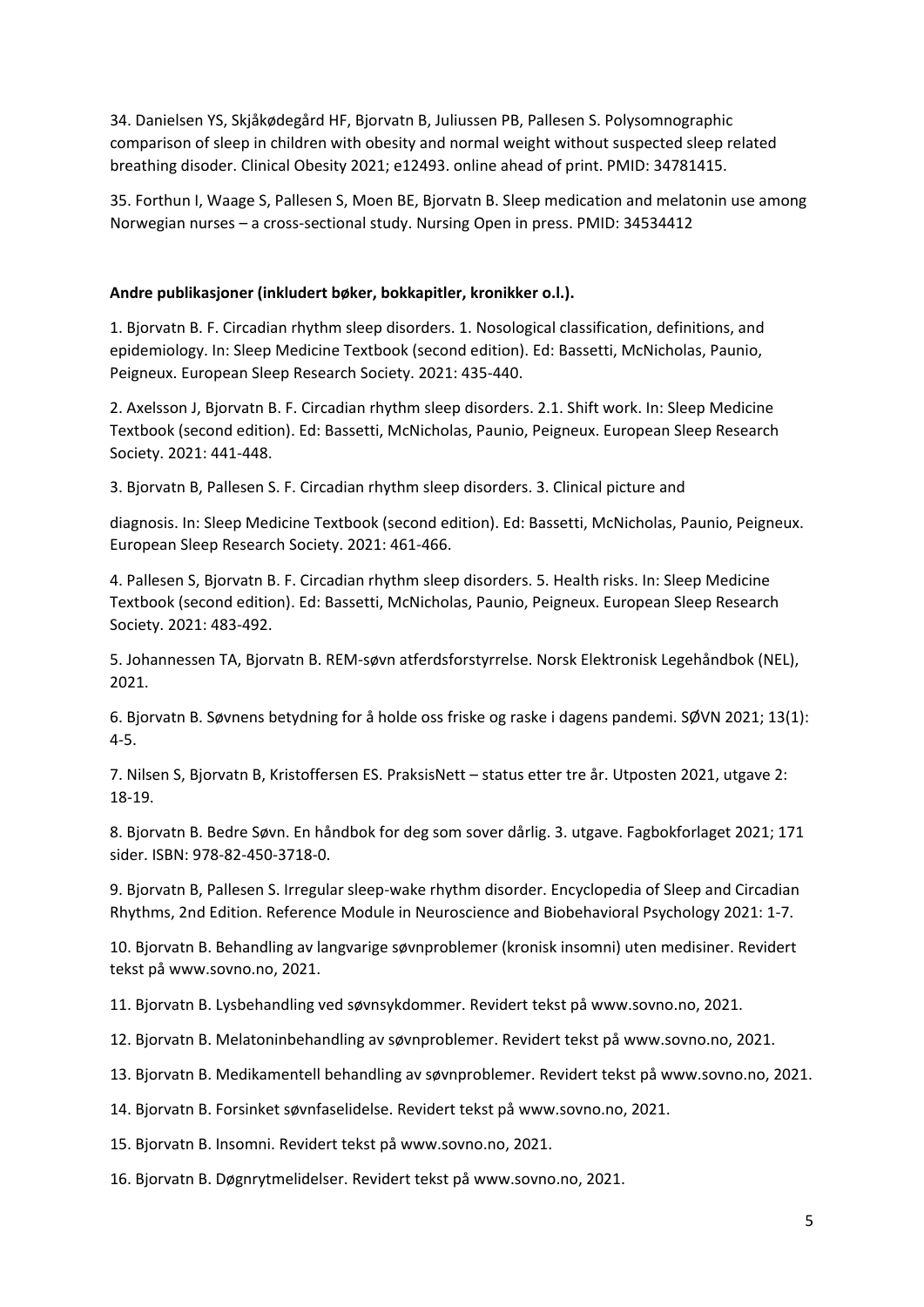- 17. Bjorvatn B. Jet lag. Revidert tekst på www.sovno.no, 2021.
- 18. Bjorvatn B. Hypersomnier. Revidert tekst på www.sovno.no, 2021.
- 19. Bjorvatn B. Narkolepsi. Revidert tekst på www.sovno.no, 2021.
- 20. Bjorvatn B. Parasomnier. Revidert tekst på www.sovno.no, 2021.
- 21. Bjorvatn B. Gå i søvne (søvngjengeri somnambulisme). Revidert tekst på www.sovno.no, 2021.
- 22. Bjorvatn B. Nattlige skrekkanfall (pavor nocturnus). Revidert tekst på www.sovno.no, 2021.
- 23. Bjorvatn B. Restless legs syndrom. Revidert tekst på www.sovno.no, 2021.
- 24. Bjorvatn B. Periodiske beinbevegelser under søvn (PLMS). Revidert tekst på www.sovno.no, 2021.
- 25. Bjorvatn B. Normal søvn. Revidert tekst på www.sovno.no, 2021.
- 26. Bjorvatn B. Søvnregistrering og søvnstadier. Revidert tekst på www.sovno.no, 2021.
- 27. Bjorvatn B. Årsaker til søvnproblemer. Revidert tekst på www.sovno.no, 2021.
- 28. Bjorvatn B. Søvndagbok Kartlegg din egen søvn. Revidert tekst på www.sovno.no, 2021.
- 29. Bjorvatn B. Søvnhygiene gode råd ved søvnproblemer. Revidert tekst på www.sovno.no, 2021.
- 30. Bjorvatn B. Døgnrytmen vår. Revidert tekst på www.sovno.no, 2021.
- 31. Bjorvatn B. Vinterdepresjon. Revidert tekst på www.sovno.no, 2021.
- 32. Bjorvatn B. Søvnproblemer hvordan skal de behandles. Revidert tekst på www.sovno.no, 2021.
- 33. Johannessen TA, Bjorvatn B. Søvnproblemer hos barn (revidert). Norsk Elektronisk Legehåndbok (NEL), 2021.
- 34. Johannessen TA, Bjorvatn B. Søvnapne (revidert). Norsk Elektronisk Legehåndbok (NEL), 2021.

### **Abstrakter**

1. Marthinsen GN, Småstuen M, Bjorvatn B, Helseth S, Fegran L. Sleep and stress in parents of preterm and full- term infants. Preliminary results. Nordic Sleep Conference, Helsinki (digital), Finland.

2. Waage S, Pallesen S, Vedaa Ø, Buchvold H, Blytt KM, Harris A, Bjorvatn B. Sleep patterns among Norwegian nurses between the first and second wave of the COVID-19 pandemic. Digital WINC-møte, juni 2021.

### **Pågående veiledning av phd-kandidater**

Medveileder for Trygve Jonassen på doktorgradsprosjekt om «Consequences of obstructive lung function and sleep apnea; trifle or tragedy?». Finansiert av midler fra med.fak., UiB fra høsten 2017.

Medveileder for Kjersti Gjerde på doktorgradsprosjektet «Adherence and treatment outcome of oral appliance treatment for obstructive sleep apnea». Finansiert av med.fak., Uib fra høsten 2017 til 1.10.21.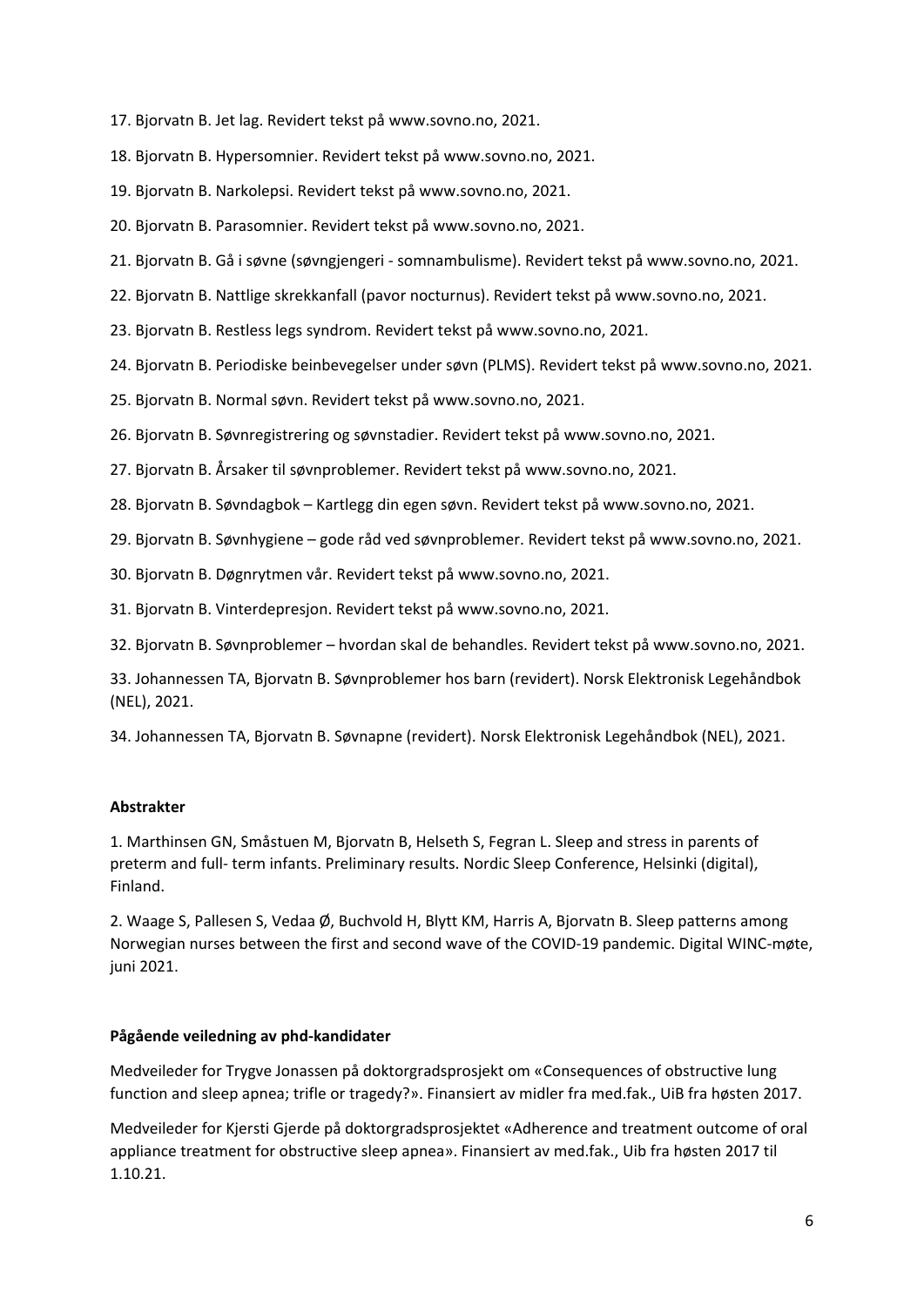Medveileder for Ulrik L. Opsahl på doktorgradsprosjektet "Acoustic pharyngometry to improve the treatment effect of oral appliance therapy in obstructive sleep apnea patients". Finansiert av med.fak., UiB (dobbelkompetanseløp). Startet (50% stilling) høsten 2018.

Medveileder for Tine Almenning Flaa på doktorgradsprosjektet «Søvn og tretthet blant redningsmenn og piloter i luftambulansetjenesten». Finansiert av NLA fra januar 2018.

Medveileder for Louise Bjerrum på doktorgradsprosjektet «The effect of different light modes on cognitive performance in dementia". Finansiert av psykologisk fakultet, UiB fra høsten 2019.

Medveileder Jon Arild Aakre på doktorgradsprosjektet «Online intervention of sleep and its effect on cognitive performance in mid-life and old age. PROTECT – an online platform for prevention studies, SESAM, Helse Stavanger/University of Exeter, England. Fra høsten 2019.

Medveileder for Øystein Holmelid på doktorgradsprosjektet «Quick returns – Sleep, cognitive functions, effects of bright light and individual differences – an experimental approach». Finansiert av midler fra psykologisk fakultet, UiB. Startet 1.1.21.

Medveileder for Ingebjørg Louise Rockwell Djupedal på doktorgradsprosjektet «Health promoting work schedules: A large-scale randomized controlled trial on the effects of a work schedule without quick returns on sickness absence among healthcare workers». Finansiert av midler fra NFR, UiB. Startet 1.4.21.

Hovedveileder for Linn N. Evanger på doktorgradsprosjektet «School start-times and sleep duration in Norwegian high school student. Implications for health, behavior and academic performance». Finansiert av midler fra medisinsk fakultet, UiB. Startet 4.10.21.

### **Avlagte doktorgrader i 2021**

12.3.21: Medveileder for Erlend Sunde på doktorgradsprosjektet «Bright light for adaptation to night work: Shift work simulation experiments», Psykologisk Fakultet. Finansiert av midler fra psykologisk fakultet, UiB.

### **Pågående veiledning av forskerlinjestudenter, medisinstudentoppgaver og master**

2017-: Hovedveileder for Ragnhild Stokke Lundetræ om søvnapne. Forskerlinjestudent og hovedoppgave (innlevert og godkjent i 2021).

2020-: Medveileder for Sunniva Torsvik om søvn og infeksjon (FAMFIB-prosjekt).

### **Søknad om forskningsmidler i 2021:**

UiB februar: hovedveileder phd-prosjekt for Linn Evanger: School start-times and sleep duration in Norwegian high school students. Implications for health, behaviour and academic performance. INNVILGET.

UiB september: hovedveileder phd-prosjekt for Ragnhild Stokke Lundetræ: Obstructive sleep apnea and comorbidity: Treatment outcomes, influence on other sleep disorders, and the impact on inflammatory and metabolic biomarkers. INNVILGET.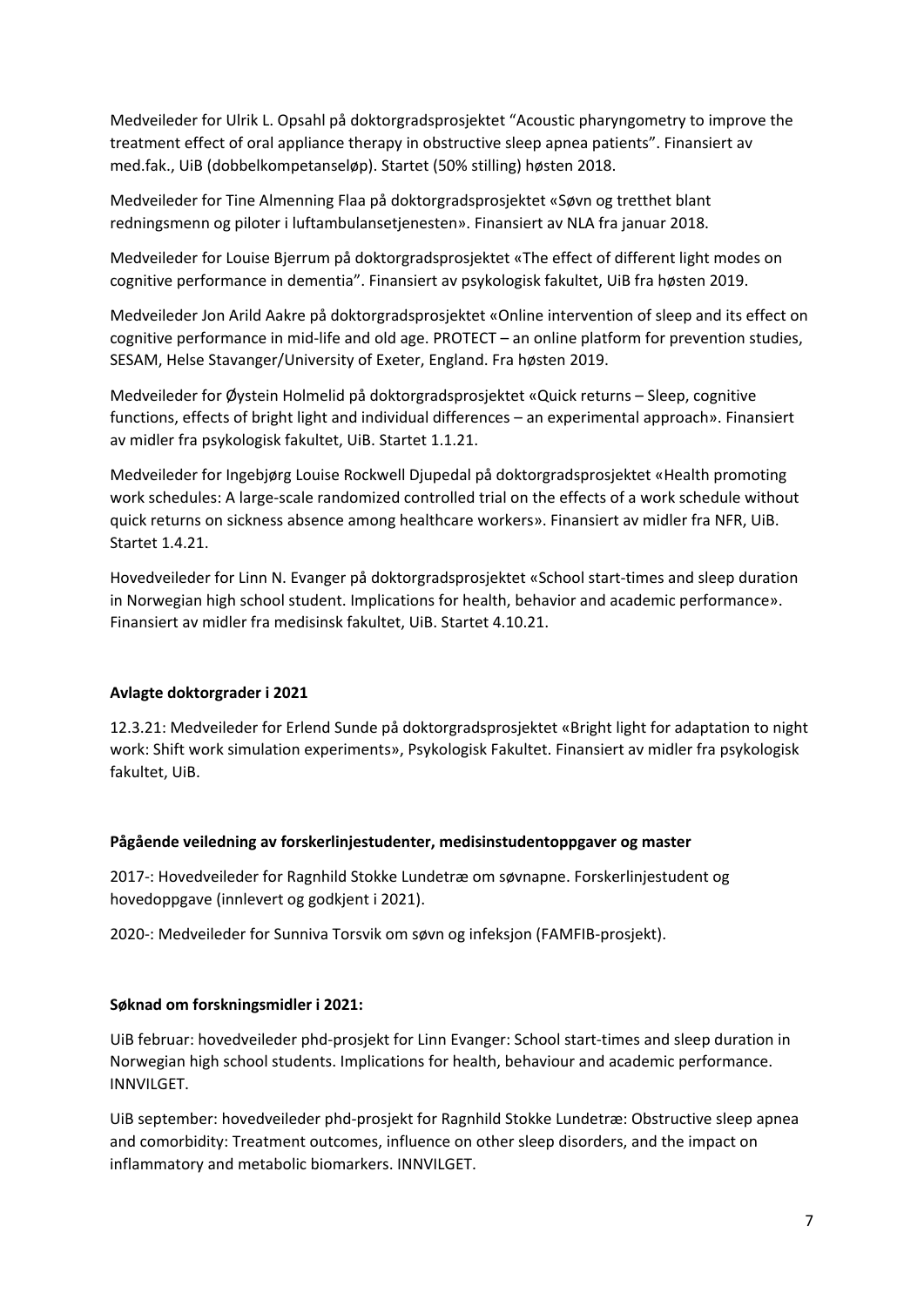NFR februar: samarbeidspartner (hovedsøker Matre): Work scheduling and headache – identifying preventable risk factors. IKKE innvilget.

NFR februar: samarbeidspartner (hovedsøker Pallesen): Latitude and seasonal influence on fatigue, insomnia, cognitive functioning and accidents (LASFICA). IKKE innvilget.

Forte (Sverige) februar: samarbeidspartner (hovedsøker Blom): Insomnia prevalence and sleep medication use in primary care. IKKE innvilget.

Helse Vest: samarbeidspartner/mentor for Kristine Stangenes postdoktor søknad. IKKE innvilget.

Helse Vest: biveileder for Andrea Romarheim, phd-søknad. IKKE innvilget.

Helse Vest: biveileder for Jon Arild Aakre, phd-søknad. IKKE innvilget.

#### **Forelesning på videre- og etterutdanningskurs:**

Januar: 2 t om søvn og søvnsykdommer, psykofarmakologikurs (VEU), Bergen.

Mai: 2 t om søvn hos eldre (digitalt), obligatorisk kurs for LIS i geriatri (VEU), Bergen.

September: 2 t (digitalt) om søvn og søvnsykdommer, psykofarmakologikurs (VEU), Bergen.

Oktober: 50 min om utredning og behandling av søvnproblemer, NOKLUS-kurs (VEU), Solstrand.

November: 50 min om utredning og behandling av søvnproblemer, NOKLUS-kurs (VEU), Solstrand.

November: Kursleder og 9 forelesninger om 'Søvn og søvnproblemer i klinisk praksis. Utredning og behandling', todagerskurs (VEU).

### **Deltakelse i kurs i universitetspedagogikk, for eksempel IGS undervisningsseminar etc.**

Nei.

### **Pågående forskningsprosjekter (prosjektleder og tittel)**

Prosjektleder: Ståle Pallesen/Bjørn Bjorvatn/Siri Waage.

Tittel: Søvn, skiftarbeid og helse blant sykepleiere.

Prosjektleder: Bjørn Bjorvatn.

Tittel: Søvnapne og komorbide somatiske og psykiske lidelser.

Prosjektleder: Bjørn Bjorvatn.

Tittel: Søvn og skiftarbeid (WOW-prosjektet).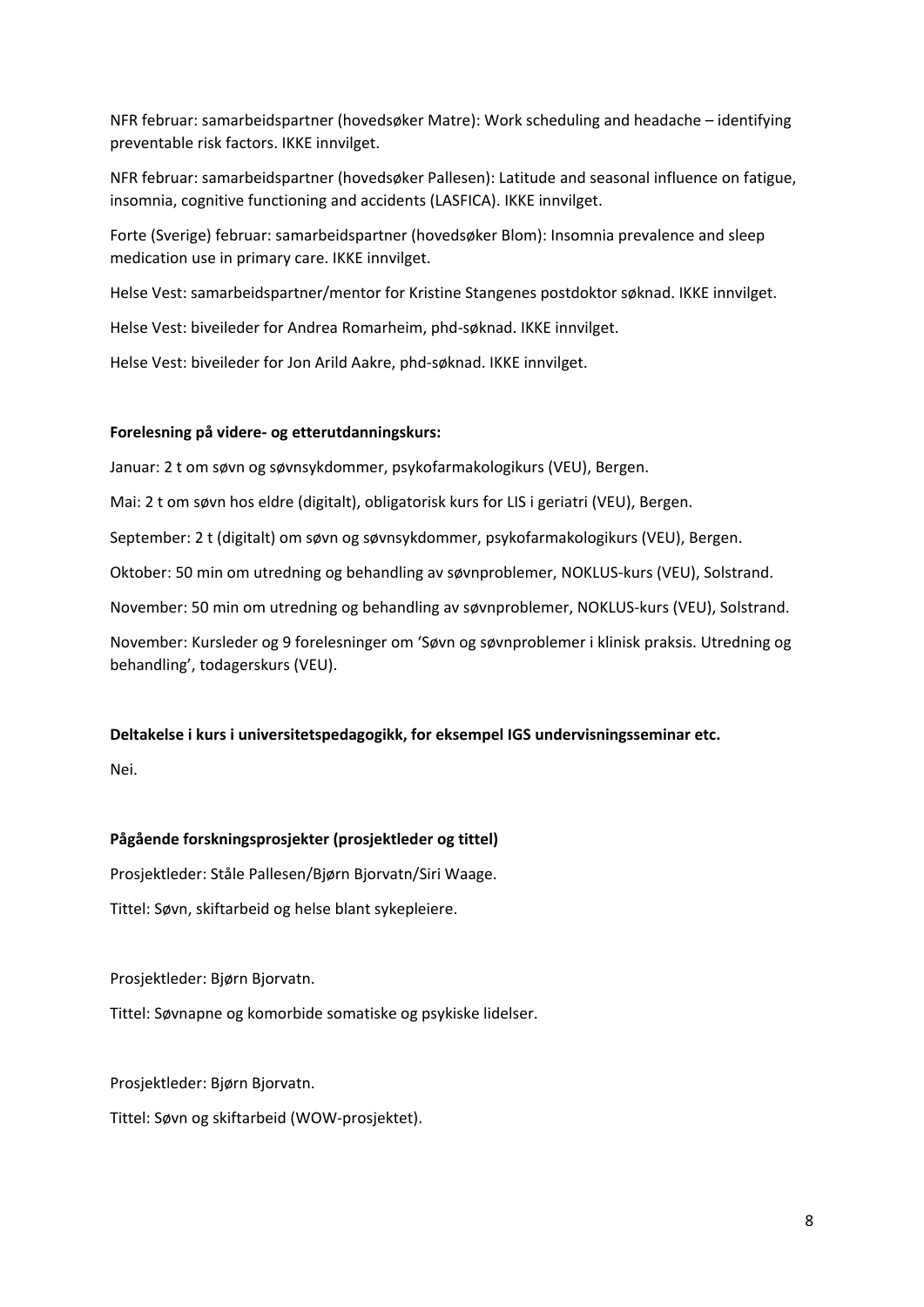Prosjektleder: Bjørn Bjorvatn Tittel: Hodepine blant skiftarbeidere.

Prosjektleder: Bjørn Bjorvatn Tittel: Restless legs i norsk allmennpraksis.

Prosjektleder: Bjørn Bjorvatn Tittel: Søvn blant ungdom.

Prosjektleder: Bjørn Bjorvatn Tittel: Effekt av en selvhjelpsbok for insomni på hypnotikabruk i allmennpraksis.

Prosjektleder: Bjørn Bjorvatn/Ingeborg Forthun

Tittel: Insomni og infeksjoner i norsk allmennpraksis.

Prosjektleder: Bjørn Bjorvatn/Siri Waage/Anette Harris

Tittel: Effekt av en selvhjelpsbok på mestring av skiftarbeid.

Prosjektleder: Bjørn Bjorvatn

Tittel: International Covid Sleep Study (ICOSS) – norsk del.

### **Deltakelse i "tverrfaglig" forskningsprosjekter (utover FAM)**

Ja, en rekke slike tverrfaglige forskningsprosjekter, noe publikasjonslisten og pågående forskningsprosjekter dokumenterer. Kort oppsummert:

Samarbeid med Bente E. Moen (skiftarbeid) og Grethe Tell (HUSK) ved IGS.

Samarbeid med klinisk institutt 1 og 2 om prosjekter innen søvnapne og søvn hos premature.

Samarbeid med psykologisk fakultet (Ståle Pallesen, Anette Harris, Elisabeth Flo, Inger Hilde Nordhus, Mari Hysing).

Samarbeid med Dagfinn Matre og hans miljø ved STAMI (smerte og søvn).

Samarbeid med Arne Fetveit og hans miljø ved UiO (søvn i Tromsø-undersøkelsen).

Samarbeid med Pål Jåbekk, Oslo Metropolitan University (søvn og styrketrening).

Samarbeid med Torbjørn Elvsåshagen mfl., UiO om søvn, depresjon og plastisitet.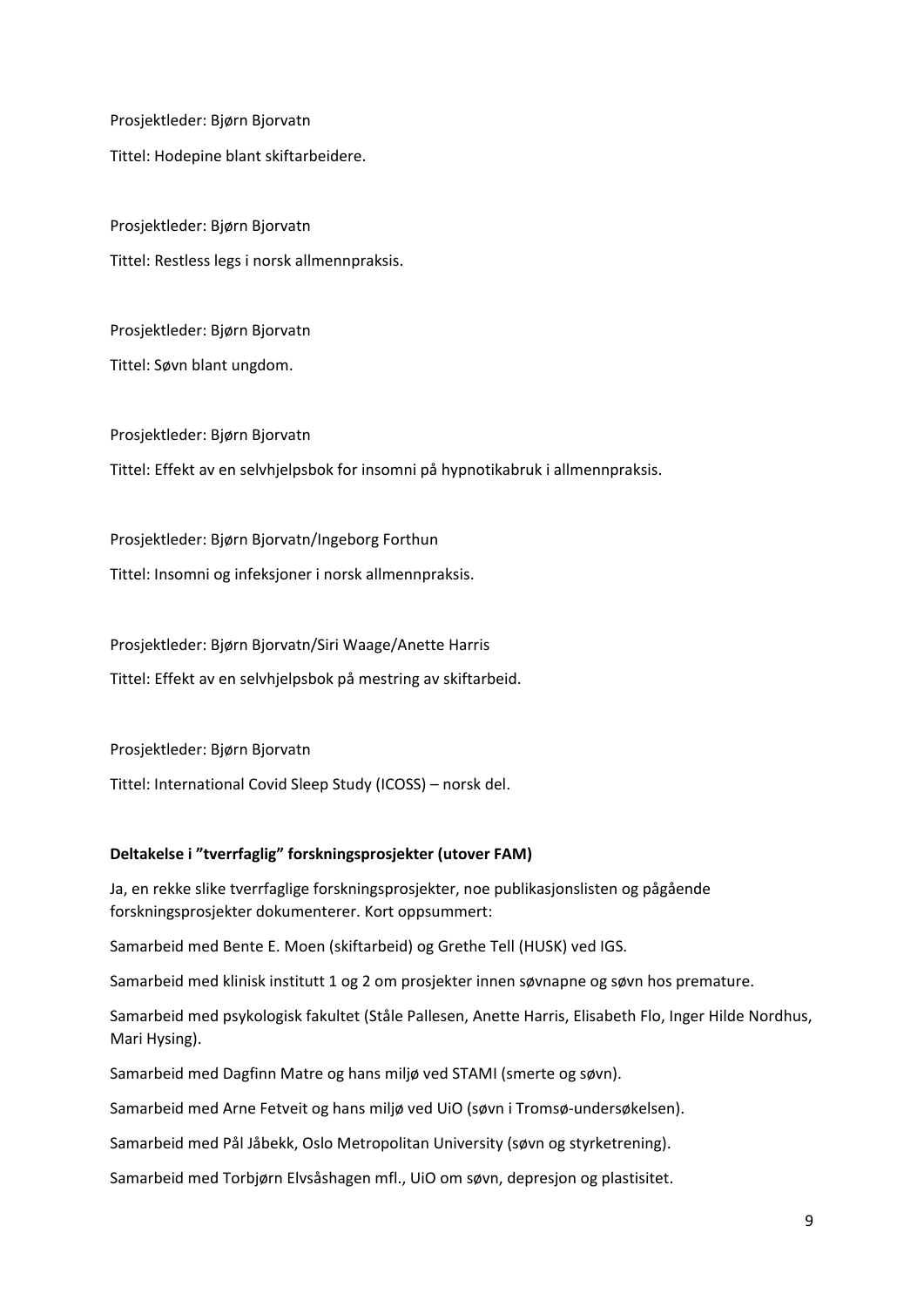### **Internasjonalt samarbeid på forskning- eller undervisningsprosjekter**

Ja, flere av forskningsprosjektene involverer internasjonalt samarbeid, se publikasjonsliste og pågående forskningsprosjekter. Blant annet internasjonalt samarbeid om covid-19 forskning hvor 16 land deltar.

### **Medieoppslag (63 i alt):**

- 9.1.21: Stavanger Aftenblad Magasin om forstyrret søvn av sengepartner.
- 11.1.21: Bergens Tidende om forstyrret søvn av sengepartner.
- 14.1.21: Dagbladet om å løse søvnproblemer uten sovemedisiner.
- 29.1.21: VG+ om søvn under pandemien.
- 2.2.21: VG+ om lysbehandling om vinteren.
- 2.2.21: VG om økning i mareritt pga pandemien.
- 19.2.21: Klassekampen om insomni.
- 23.2.21: NRK Livsstil om å sove på separate soverom.
- 17.3.21: KK om søvn og samliv.
- 19.3.21: NRK P1 radio om søvnens betydning.
- 19.3.21: VG om viktigheten av søvn i forbindelse med Verdens søvndag.
- 19.3.21: NRK Hordaland radio om søvn og covid-19.
- SOMNUS nr. 1 2021 om søvn og infeksjoner.
- 25.3.21: Femina (svensk nettsted) om forskjell på søvn mellom kvinner og menn.
- 29.3.21: Tv2.no om søvn og covid-19.
- 29.3.21: MåBra (Sverige) om søvnen betydning, og forskjell mellom kvinner og menn.
- 30.3.21: VG pluss om at søvn påvirker vaksineeffekten.
- 30.3.21: Dagbladet om viktigheten av søvn
- 31.3.21: Mediaplanet om søvn og hjernen.

5.4.21: Nrk.no om konsekvenser av lite søvn. https://www.nrk.no/rogaland/mobbing-pa-jobbenoker-sjansen-for-alvorlige-helseproblemer-1.15409577

- 15.4.21: Nrk P1 Radio Hordaland om søvn når dagene blir lysere.
- 20.4.21: VG om betydningen av lite søvn.
- 30.4.21: Vi over 60 om søvnens mysterier.
- 18.5.21: vi.no om endring av søvnbehovet med alderen.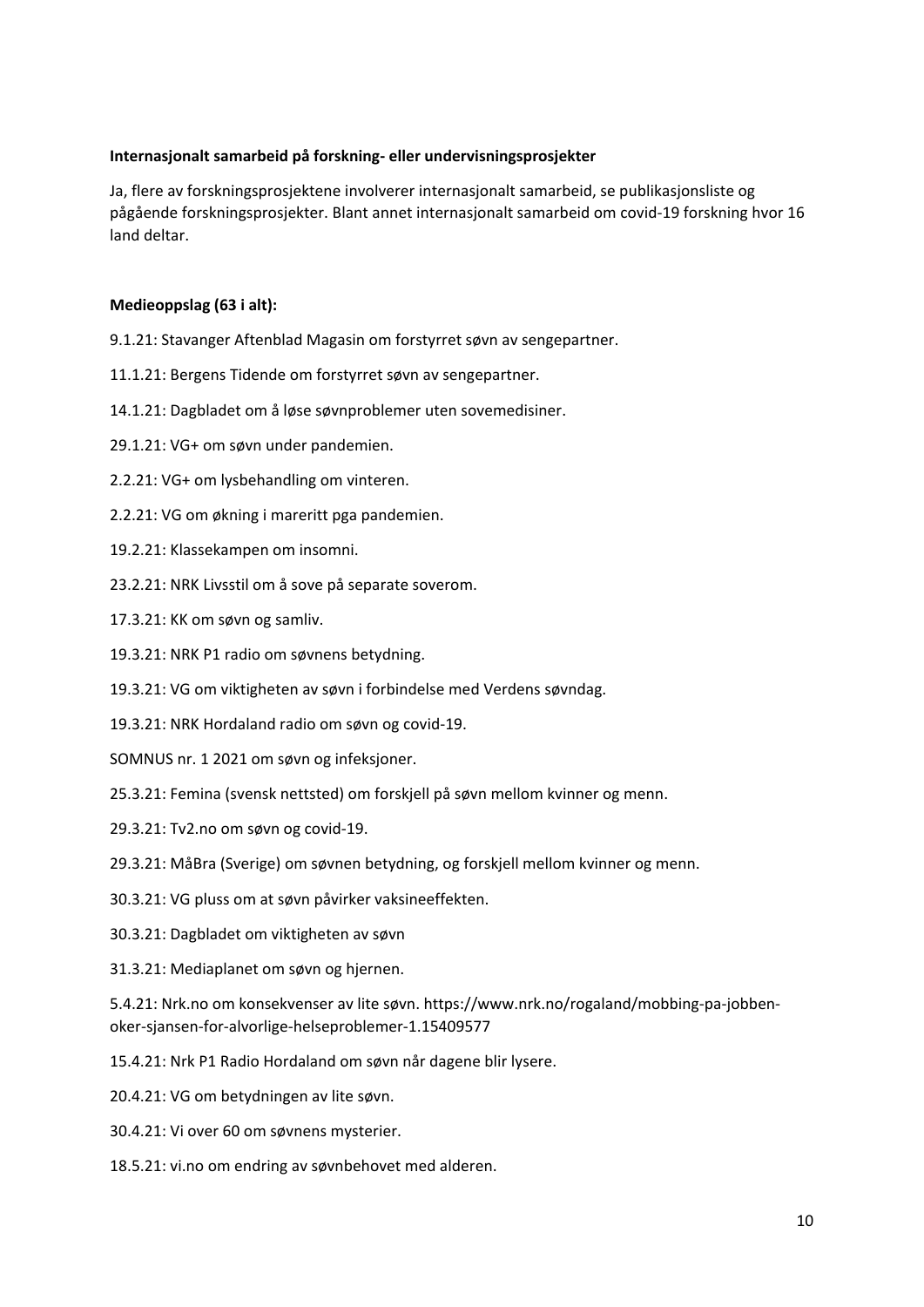Nr. 20/21: Norsk Ukeblad om den viktige søvnen.

4.6.21: Dagbladet om søvn i sommervarmen.

11.6.21: klikk.no om restless legs.

17.6.21: kk.no om å sove i sommervarmen.

22.6.21: NRK P1+ radio om søvn hos eldre.

23.6.21: VG om søvn og hjertesykdom.

23.6.21: Vi over 60 om søvnens mysterier.

24.6.21: NRK Nyheter videointervju om naturmiddelet Romano salat.

30.6.21: Dagbladet om søvn under pandemien. 6.7.21: nrk.no Dårlig søvn på grunn av midnattssol trenger ikke være farlig – NRK

30.7.21: Allers om søvnproblemer i varmen.

9.8.21: Fædrelandsvennen om å snu døgnrytmen etter ferien. 14.8.21: nrk.no (Snapchat) om snu døgnrytmen etter ferien. https://we.tl/t-xVjimH7Bdv

15.8.21: Aftenposten om søvnproblemer etter ferien.

16.8.21: BT om søvnproblemer etter ferien.

Sept 2021: Apotek 1 om vinterdepresjon.

9.9.21: Dagbladet om søvn og infeksjonsrisiko.

25.9.21: NRK Trøndelag om søvn og månefaser.

4.10.21: Dagbladet om a- og b-mennesker.

12.10.21: Dn.no Pluss om søvnproblemer.

15.10.21: D2 (Dagens Næringsliv) om covid-19 og søvn.

30.10.21: Glåmdalen Pluss og Telemarksavisa om å stille klokka.

31.10.21: Hadeland Pluss, Budstikka, Romerikes Blad og Rana Blad om å stille klokka.

1.11.21: Ringerikes Blad om å stille klokka.

11.11.21: NTB om årsaker til søvnvansker.

13.11.21: Dagsavisen om årsaker til søvnvansker.

15.11.21: NRK Trøndelag om å studere om natten.

18.11.21: Moss Avis om årsaker til søvnvansker.

22.11.21: Nationen om årsaker til søvnvansker.

24.11.21: Ptil.no om nattarbeid og skiftarbeid.

26.11.21: DinSide.no om å sove med lukket vindu. 27.11.21: www.dagbladet.no/nyheter/gjor-dette-isovne---hysterisk-morsomt/74504967/amp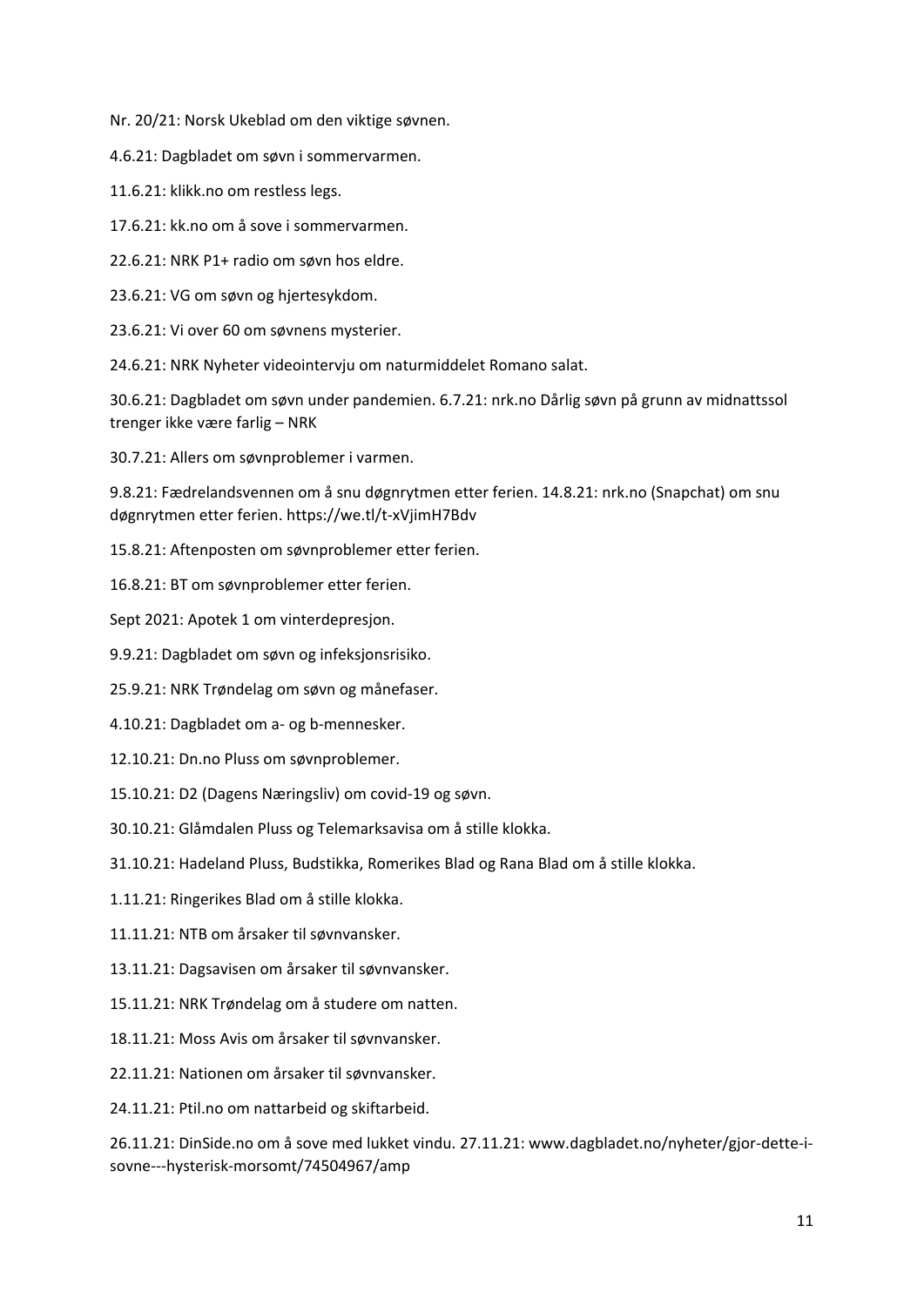29.11.21: Dagbladet om melatonin og søvn.

2.12.21: Sunnmørsposten om søvnproblemer og behandling. 3.12.21: Cyriaxpodden om søvn og søvnproblemer, del 1. CyriaxPodden Podcast - Søvn med Professor Bjørn Bjorvatn UiB del 1 | Free Listening on Podbean App

3.12.21: Østlandets Blad om søvnproblemer og behandling.

4.12.21: Oppland Arbeiderblad om søvnproblemer og behandling. 16.12.21: Cyriaxpodden om søvn og søvnproblemer, del 2. CyriaxPodden Podcast - Søvn med Professor Bjørn Bjorvatn UiB del 2 | Free Listening on Podbean App

31.12.21: VG om søvn under pandemien.

#### **Leder/administrasjonsansvar: Hva er du ansvarlig for innen FAM, IGS eller UiB?**

Leder av forskningsgruppen SMIL fra juni 2021.

Leder/administrativt ansvar for FAMFIB.

Leder av koordinerende enhet, PraksisNett.

Styrerepresentant i AMFF.

#### **Annen aktivitet:**

Leder av Nasjonal kompetansetjeneste for søvnsykdommer (www.sovno.no), lungeavdelingen, Haukeland Universitetssjukehus.

Leder av Senter for søvnmedisin, lungeavdelingen, Haukeland Universitetssjukehus.

Startet, og jobber ved Bergen søvnsenter (fra 1996). Behandler pasienter med alle typer av søvnproblemer.

Forfatter av bøkene «Bedre Søvn», «Søvnsykdommer», «Ungdomssøvn» og «Skiftarbeid og søvn».

Forfatter av søvnkapitlene i Norsk Elektronisk Legehåndbok.

Forfatter av søvnkapittelet i Norsk legemiddelhåndbok.

Forfatter av søvnkapitler i flere lærebøker bl.a. i «Allmennmedisin», «Psykiatri» og «Nevrologi».

Forfatter av kapitler om døgnrytmelidelser i European Sleep Medicine Textbook og om insomni i European CBT-I Textbook.

Medlem av Editoral board i SLEEP (Journal of sleep and sleep disorders research).

Medlem av Advisory editorial board, Journal of Sleep Research.

Somnologist – Expert in Sleep Medicine (bestått Europeisk eksamen).

Styremedlem av Norsk forening for søvnmedisin (NOSM).

Bedømmelse av søkere til vitenskapelige stillinger:

Ekstern evaluator av opprykk til full professor for Tamar Shochat, University Haifa Israel.

Stipendiat - campylobacterprosjektet (4 år) ved IGS, UiB, 4 søkere.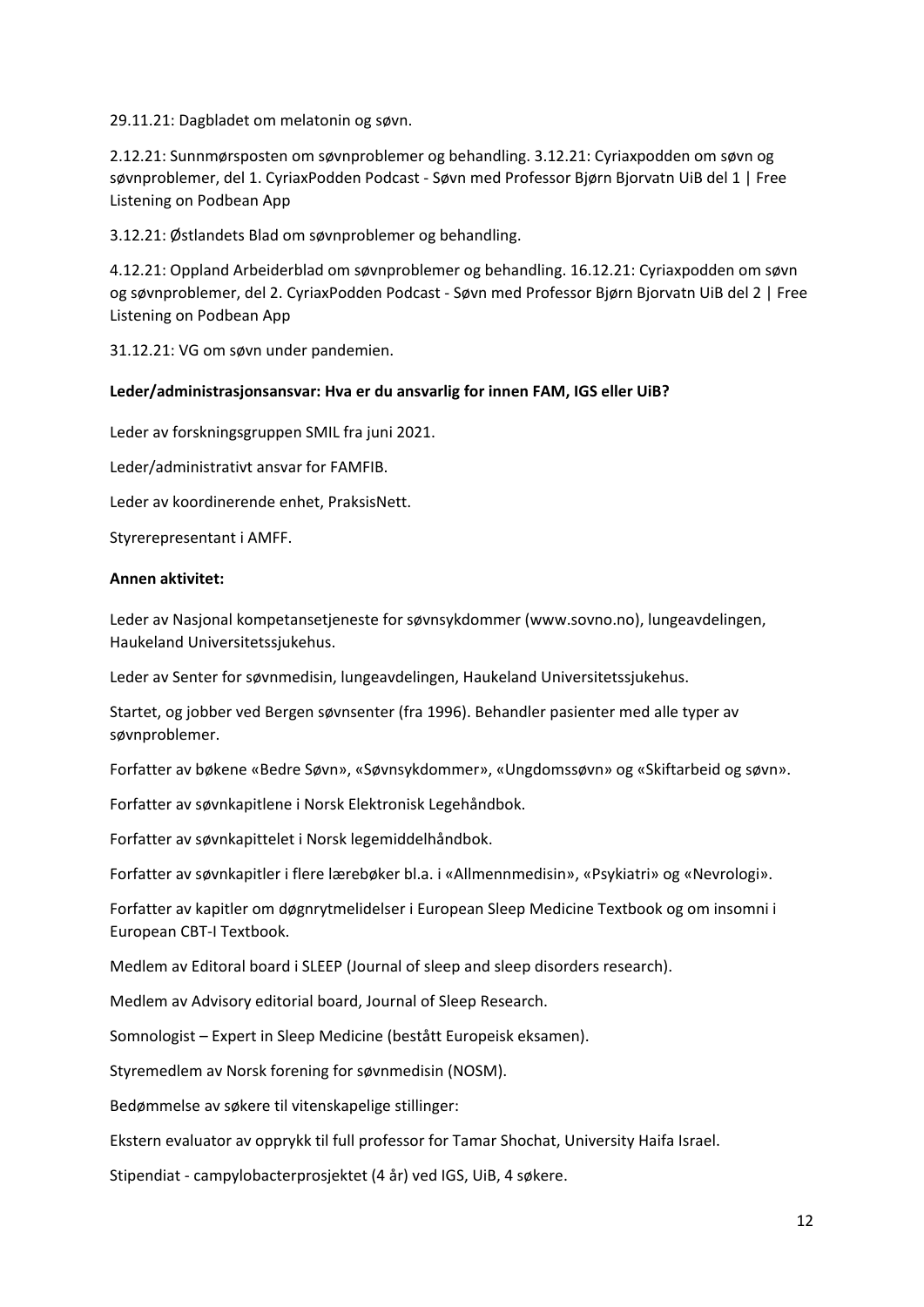### **NAVN: Knut Eirik Ringheim Eliassen**

### **Stilling og % i FAM i 2021: 50% førsteamanuensis**

### **1. Vitenskapelige publikasjoner (med referee-bedømming)**

Eliassen, K.E., Ocias, L.F., Krogfelt, K.A. et al. Tick-transmitted co-infections among erythema migrans patients in a general practice setting in Norway: a clinical and laboratory follow-up study. BMC Infect Dis 21, 1044 (2021).

Haugom LEA, Ruths S, Emberland KE, Eliassen KER, Rortveit G, Wensaas KA. Consultations and antibiotic treatment for urinary tract infections in Norwegian primary care 2006-2015, a registrybased study. BMC Fam Pract. 2021 Jun 24;22(1):127.

Reiso H, Kerlefsen Y, Aase A, Aaberge IS, Eliassen KE, Eikeland R. What should be done in cases of suspected tick-borne disease? Tidsskr Nor Laegeforen. 2021 May 3;141(7).

### **2. Andre publikasjoner (inkludert bøker, bokkapitler, kronikker, abstrakter o.l.).**

### **3. Pågående veiledning av phd-kandidater**

2021-03 – d.d. Medveileder, PhD-stipendiat, Jonas Dale, NORCE/UiB (med Valborg Baste og Tone Morken), «Covid-19 pandemien i Norge: Primærhelsetjenestens håndtering av pandemien og pasienters bruk av helsetjenester».

2020-02 – d.d. Hovedveileder, PhD-stipendiat Lars Haugom, UiB (med Knut-Arne Wensaas og Ingrid K Rebnord), «Urinveisinfeksjoner i primærhelsetjenesten – Behandling og pasientforløp".

### **4. Avlagte doktorgrader i 2021**

### **5. Pågående veiledning av forskerlinjestudenter, medisinstudentoppgaver og master**

2019 – 2021 Hovedveileder, Hovedoppgave medisinstudent, UiB (med Nicolas Øyane), Diman Barzigar, «Kvalitetsforbedring gjennom legemiddelgjennomgang. En kvalitativ analyse av erfaringer blant fastleger i Norge». Godkjent oktober -21.

2020 – 2021 Hovedveileder, Hovedoppgave medisinstudent, UiB (med Ingeborg Forthun og Knut Erik Emberland), Mats Blindheim, «Infeksjoner i allmennpraksis. En tverrsnittsstudie». Levert desember - 21.

### **6. Søknad om forskningsmidler i 2021: Registrert hver søknad med info om:**

a. Kilde: Norsk Overvåkingssystem for resistente mikrober (NORM)

b. Søknadssum (omtrent): 85.000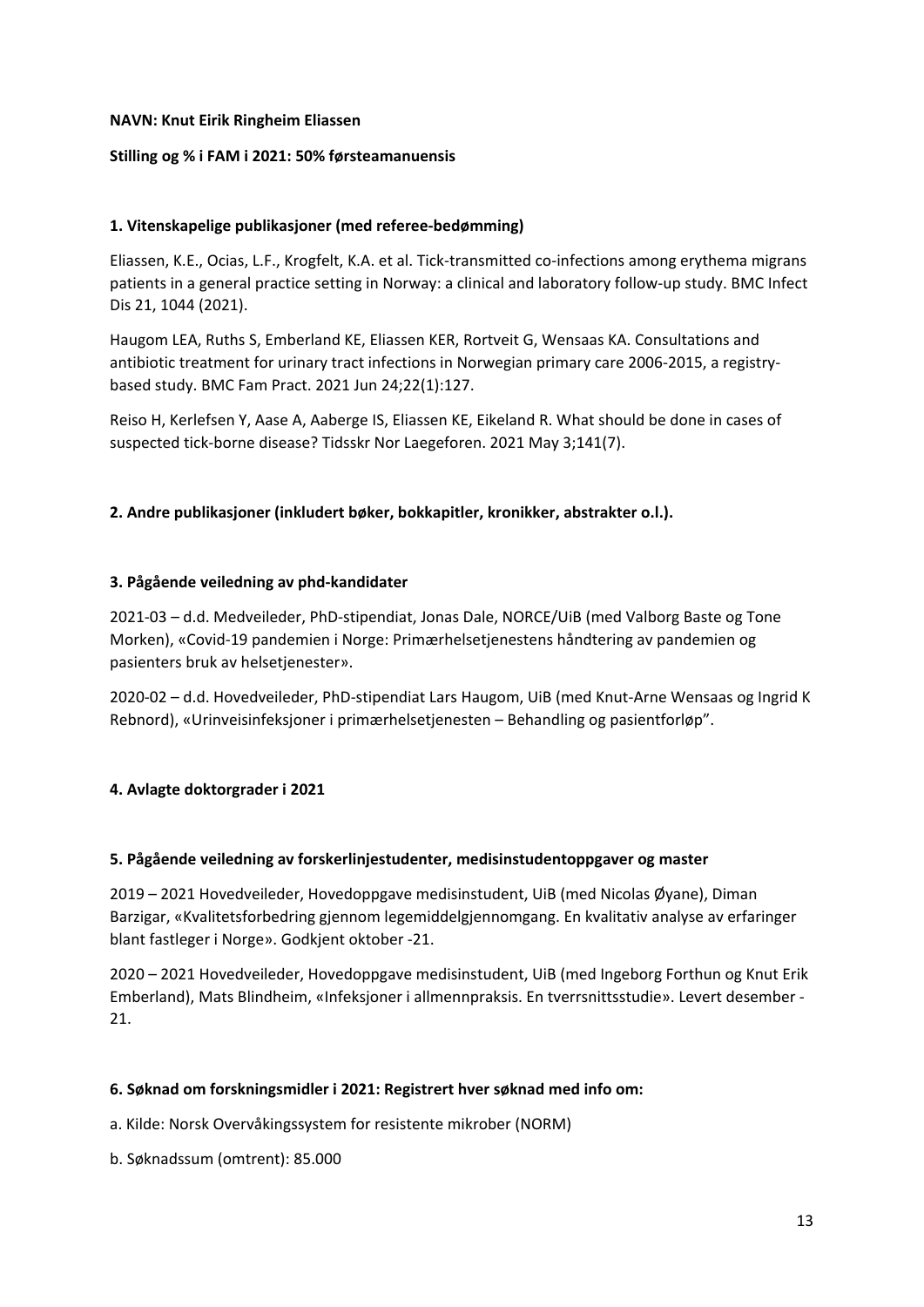c. Hva du søkte for (Driftsmidler PhD-prosjekter Lars Haugom)

d. Fått midler? Ja.

### **7. Forelesning på videre- og etterutdanningskurs: Tema du underviser**

#### **8. Deltakelse i kurs i universitetspedagogikk, for eksempel IGS undervisningsseminar**

2021 Høst UPED691: Becoming a Supervisor: Community, Expertise, Dialogue. UiB, Bestått.

2021-09 Assessment of Professionalism Course. Health Professional Assessment Consultancy, www.hpac.sg. To dagers online kurs.

2021-09 «Behandling av personopplysninger, i medisinsk og helsefaglig

forskning». UiB/Helse Bergen, Bestått.

### **9. Pågående forskningsprosjekter (prosjektleder og tittel)**

«Urinveisinfeksjoner i primærhelsetjenesten – Behandling og pasientforløp». Knut Eirik Eliassen (APRINOR. Guri Rørtveit)

CONOPRI. Valborg Baste

FAMFIB-21. Ingeborg Forthun/Bjørn Bjorvatn

FAMFIB-23. Knut Eirik Eliassen

### **10. Deltakelse i "tverrfaglig"1 forskningsprosjekter (utover FAM)**

2020-03 – d.d. Deltar i CONOPRI - COVID-19 outbreak in Norway - Epidemiology, health care utilization and primary care management (CONOPRI), med Norce, Vestland.

2019-05 – d.d. Deltar i APRINOR ved UiB og Bergen Infection Group (BIG).

### **11. Internasjonalt samarbeid på forskning- eller undervisningsprosjekter**

NordTick Tverrfaglig nettverk av blant annet biologer, veterinærer, bioingeniører og leger. For Norden, med deltagelse fra Europa.

### **12. Medieoppslag: antall eller spesifikk referanse**

Avisoppslag: Med Eliassen KE. Fastlegekrisa lurer like under overflata på Voss. Avisa Hordaland. 04.09.2021: Tilgjengelig fra: https://www.avisa-hordaland.no/nyhende/soknaden-til-ledige-heimlarer-marginal-fastlegekrisa-lurer-like-under-overflata-pa-voss/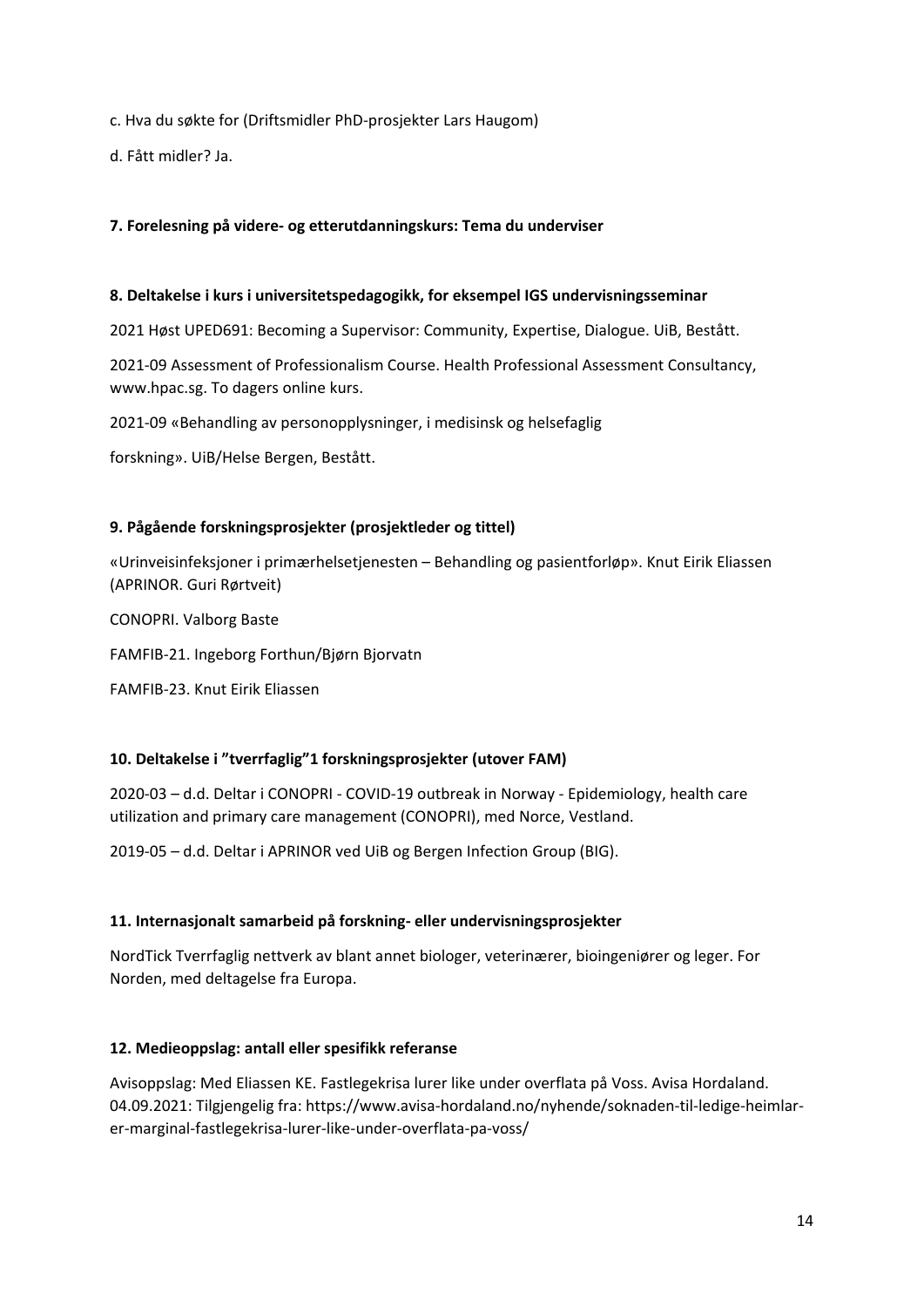Podkast: Med Knut Eirik Eliassen og Harald Reiso. Hvordan behandle flåttbåren sykdom. Tidsskrift for Den norske legeforening, 06.05.2021. Tilgjengelig fra: https://tidsskriftet.no/2021/05/podkast/podkast-hvordan-behandle-flattbaren-sykdom

### **13. Leder/administrasjonsansvar: Hva er du ansvarlig for innen FAM, IGS eller UiB?**

2019-09 – d.d. Leder for Mentorordningen ved Profesjonsstudiet for medisin, UiB.

### **14. Annen aktivitet: verv, medlemskap, referee-virksomhet, opponent-virksomhet, foredrag og andre aktiviteter dere mener kan være nyttig å synliggjøre.**

2020-10 – d.d.: Medlem av referansegruppe for Diku-prosjektet «Flere praksisplasser og bedre veiledning for medisinstudenter på fastlegekontorene (FRONESIS)». Prosjektleder Professor Steinar Hunskår, IGS, UiB

2020-09 – d.d. Legerådsleder, Voss herad.

2020-09 – d.d. Medlem av Profesjonalitetskomiteen, Det medisinske fakultet, UiB

2019-01 – d.d. Leder av samarbeidsgruppe mellom de fire allmennmedisinske universitetsmiljøene i Norge for bidrag til løsning av «fastlegekrisa».

Eliassen, Knut Eirik Ringheim; Fosse, Anette; Risør, Torsten; Austad, Bjarne; Skjellegrind, Håvard; Eide, Torunn Bjerve; Mildestvedt, Thomas; Hetlevik, Øystein; Schei, Edvin. (2021): Brev til Helseministeren i forbindelse med redningsaksjon for fastlegeordningen. https://universityofbergen.sharepoint.com/:b:/s/TEAM\_FAM/EY2Ig3SdtS5Hjg8Z4Ob7Om8Br-JhAImi5vdkYMHl4J9jIA?e=4bWmMn

2017-09 – d.d. Norsk forening for allmennmedisins (NFA) representant i fagråd for Nasjonal kompetansetjeneste for flåttbårne sykdommer, Sørlandet sykehus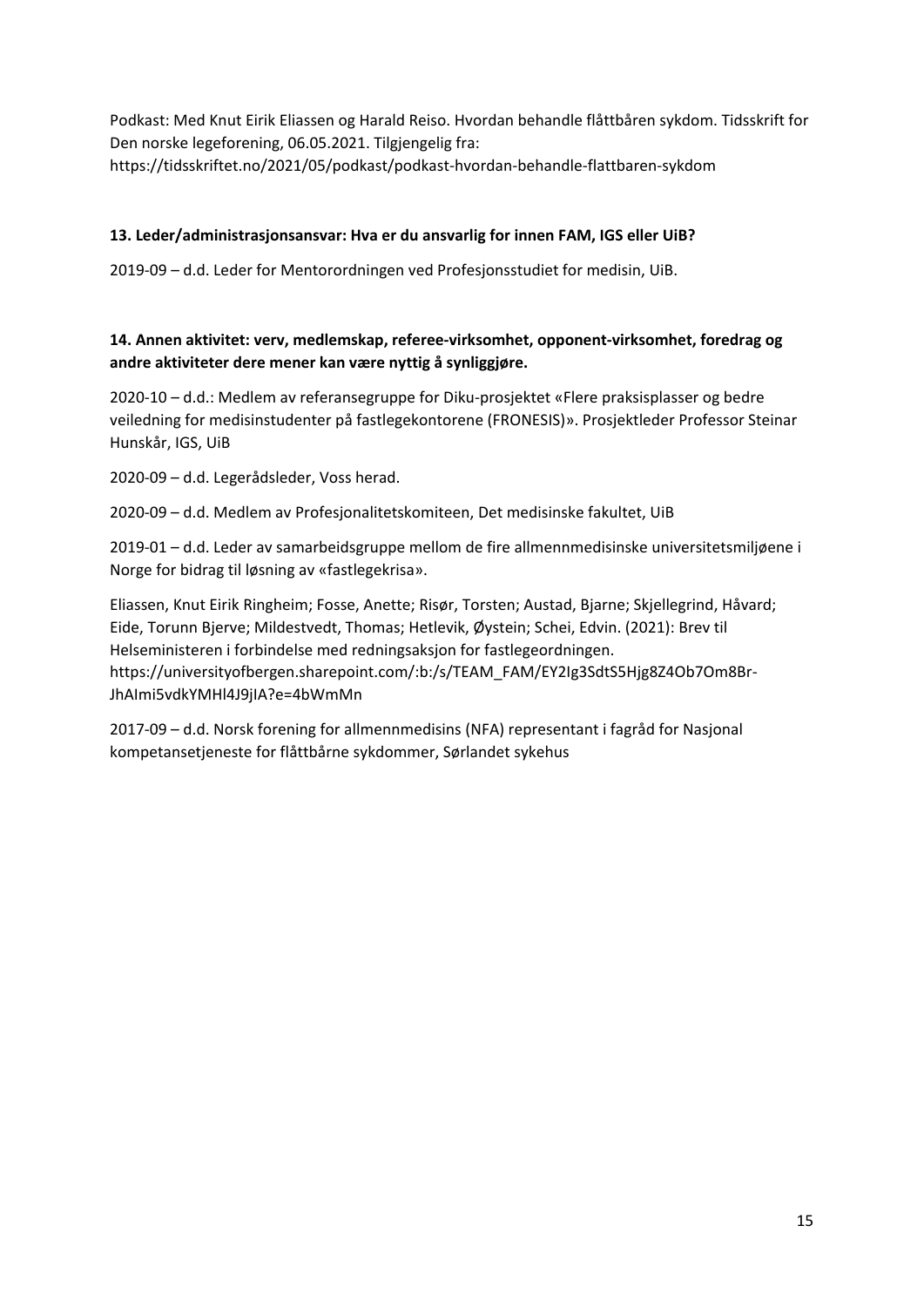### **NAVN: Ingeborg Forthun**

### **Stilling og % i FAM i 2021: Postdoktor 100%**

### **1. Vitenskapelige publikasjoner (med referee-bedømming)**

Miljeteig I, Forthun I, Hufthammer KO, Engelund IE, Schanche E, Schaufel MA, Onarheim K. Priority setting dilemmas, moral distress and support experiences by nurses and physicians in the early phase of the COVID-19 pandemic in Norway. Nursing Ethics. 2021; 28(1).

Forthun I, Waage S, Pallesen S, Moen BE, Bjorvatn B. Sleep mediation and melatonin use among Norwegian nurses – A cross-sectional study. Nursing Open. Epub 2021.

Strøm MS, Tollånes MC, Wilcox AJ, Lie RT, Forthun I, Moster D. Maternal Chronic Conditions and Risk of Cerebral Palsy in Offspring: A National Cohort Study. Pediatrics. 2021;147(3). Nivå 2 tidsskrift:

**2. Andre publikasjoner (inkludert bøker, bokkapitler, kronikker, abstrakter o.l.). Bruk Vancouver style**

**3. Pågående veiledning av phd-kandidater (navn, tittel på prosjektet, yrke, dato for begynnelsen og slutt)**

### **4. Avlagte doktorgrader i 2021**

### **5. Pågående veiledning av forskerlinjestudenter, medisinstudentoppgaver og master**

2020-: Hovedveileder for Sunniva Torsvik om forekomst av søvnproblemer i allmennpraksis. Masterstudent.

2020-: Medveileder for Mats Robin Blindheim om overlapp mellom søvnproblemer og infeksjon i allmennpraksis. Masterstudent.

### **6. Søknad om forskningsmidler i 2021: Registrert hver søknad med info om:**

Søknad om AFU-stipend til Shagun Bhatia, søkt om 6 mnd, innvilget 3 mnd.

### **7. Forelesning på videre- og etterutdanningskurs: Tema du underviser**

### **8. Deltakelse i kurs i universitetspedagogikk, for eksempel IGS undervisningsseminar**

### **9. Pågående forskningsprosjekter (prosjektleder og tittel)**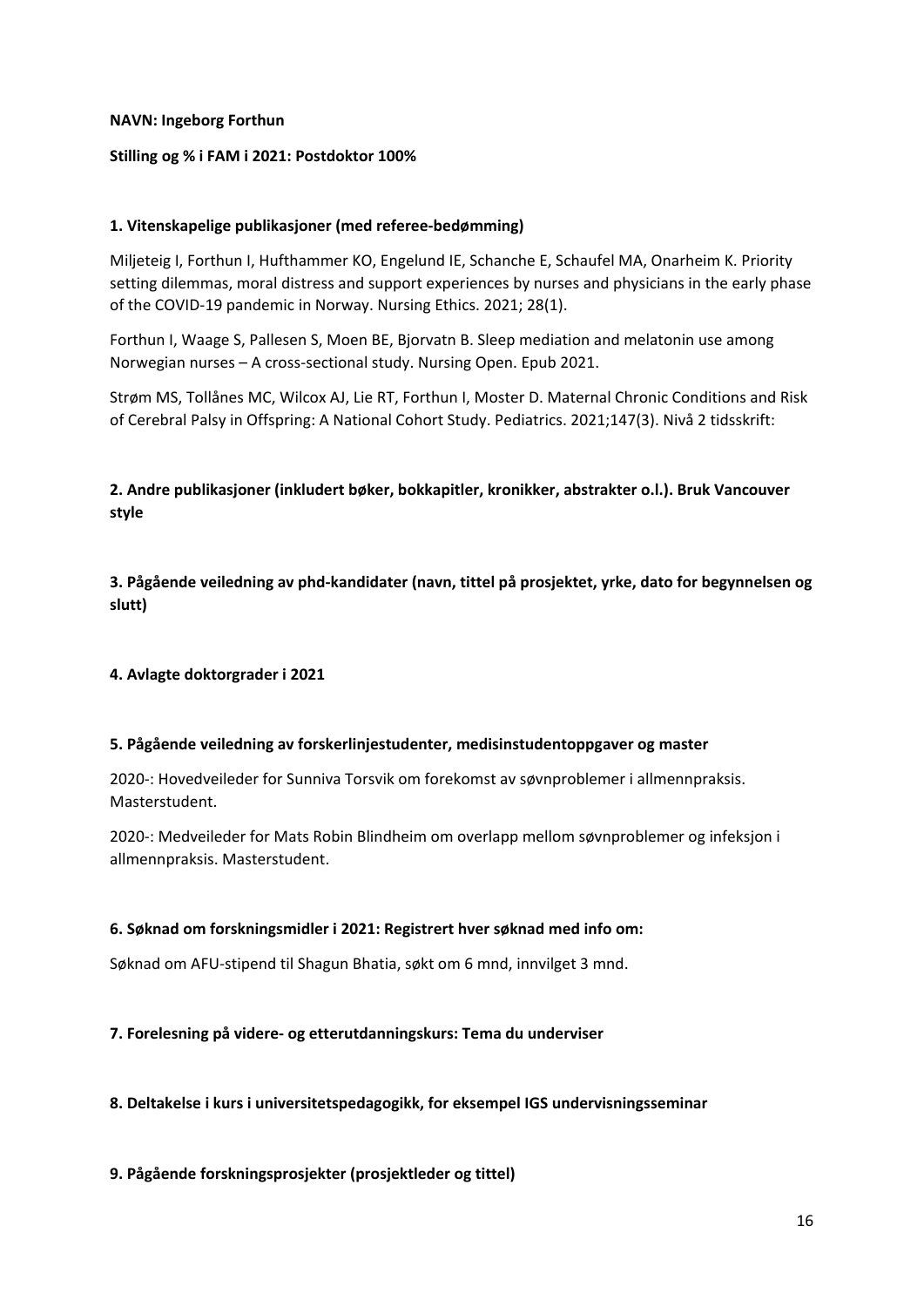Prosjektleder: Ingeborg Forthun. Tittel: famfib 2020 Infeksjon og søvnproblemer i allmennpraksis

Prosjektleder: Ingeborg Forthun. Tittel: Screening for uoppdaget diabetes og svangerskapsdiabetes: Fastlegenes holdninger og praksis

Prosjektleder: Ståle Pallesen/Bjørn Bjorvatn/Siri Waage. Tittel: Søvn, skiftarbeid og helse blant sykepleiere.

Prosjektleder: Ingrid Miljeteig/Kristine Onarheim. Tittel: Prioriteringsdilemma og moralsk stress blant leger og sykepleiere under COVID-19-epidemien.

Prosjektleder: Mette Christophersen Tollånes. Tittel: Fastlegers laboratoriebruk – omfang og variasjon.

### **10. Deltakelse i "tverrfaglig"1 forskningsprosjekter (utover FAM)**

Søvn, skiftarbeid og helse blant sykepleiere, samarbeid med Bjørn Bjorvatn, Ståle Pallesen og Eirunn Thun (psykologisk fakultet), Bente E Moen (IGS).

Prioriteringsdilemma og moralsk stress blant leger og sykepleiere under COVID-19-epidemien, samarbeid med Ingrid Miljeteig og Elisabeth Schanche (UiB), Kristine Onarheim (FHI), Karl Ove Hufthammer, Inger Elise Engelund, Margrethe Aase (Haukeland).

Mothers and Babies in Norway and Denmark (MOBAND – CP), samarbeid med Marianne Strøm (FHI, EPISTAT ved UiB), Dag Moster (SAMLET, UiB) og Rolv Terje Lie (EPISTAT, UiB) og Mette Christophersen Tollånes (Noklus).

### **11. Internasjonalt samarbeid på forskning- eller undervisningsprosjekter**

### **12. Medieoppslag: antall eller spesifikk referanse**

### **13. Leder/administrasjonsansvar: Hva er du ansvarlig for innen FAM, IGS eller UiB?**

Medlem av forskningsutvalget ved IGS.

Medlem av utvidet forskningsutvalg ved medisinsk fakultet.

Ansvar for å organisere forskerskolesamlinger for Forskerskole i samfunnsmedisinske fag ved IGS (sammen med Daniel Gundersen og Bjarne Robberstad)

### **14. Annen aktivitet: verv, medlemskap, referee-virksomhet, opponent-virksomhet, foredrag og andre aktiviteter dere mener kan være nyttig å synliggjøre.**

Referee for Scandinavian Journal of Public Health.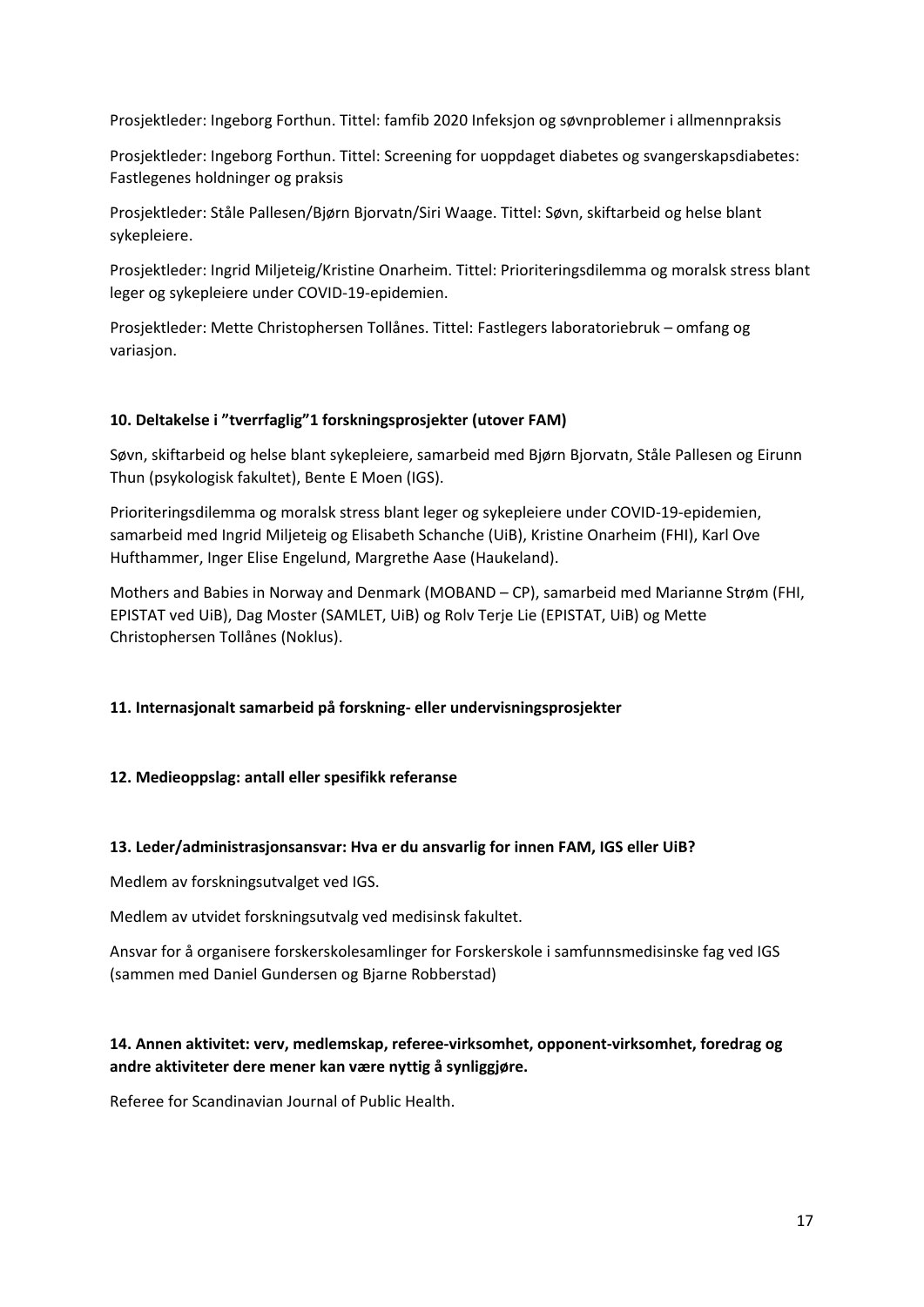### **NAVN: Ingrid Keilegavlen Rebnord**

### **Stilling og % i FAM i 2021: Førsteamanuensis 50%**

### 1. **Vitenskapelige publikasjoner (med referee-bedømming)**

- Bent Håkan Lindberg, Ingrid Keilegavlen Rebnord & Sigurd Høye (2021) Phone triage nurses' assessment of respiratory tract infections – the tightrope walk between gatekeeping and service providing. A qualitative study, Scand J Prim Health Care, 39:2, 139-147.

### 2. **Andre publikasjoner (inkludert bøker, bokkapitler, kronikker, abstrakter o.l.).**

### 3. **Pågående veiledning av phd-kandidater**

- Biveileder for: Bent Håkan Lindberg, PhD kandidat ved UiO, Hastegradsvurderinger av luftveisinfeksjoner på legevakt, Lege, oppstart 2018, planlagt avsluttet 2023
- Biveileder for: Lars Haugom, Urinveisinfeksjoner i allmennpraksis, lege, 2022 2027

### **4. Avlagte doktorgrader i 2021**

### **5. Pågående veiledning av forskerlinjestudenter, medisinstudentoppgaver og master**

- 2 medisinerstudenter, Maria Fehn Stensen og Linn Karin Tjalvin Alvsåker
- **6. Søknad om forskningsmidler i 2021: Registrert hver søknad med info om:**
- **7. Forelesning på videre- og etterutdanningskurs: Tema du underviser**

### **8. Deltakelse i kurs i universitetspedagogikk, for eksempel IGS undervisningsseminar**

- UPED 601 Dokumentering og evaluering av undervisningseffekt
- UPED655: Student-Response Systems
- UPED682: Interactive teaching
- IGS undervisningsseminar 23 oktober
- Videogruppelederkurs
- Universitetsmøtet Tromsø 23 september

### **9. Pågående forskningsprosjekter (prosjektleder og tittel)**

- Søvnproblemer og infeksjoner i allmennpraksis, Bjørn Bjorvatn
- Urinveisinfeksjoner i primærhelsetjenesten, Knut-Erik Eliassen

### <span id="page-17-0"></span>**10. Deltakelse i "tverrfaglig"[1](#page-17-0) forskningsprosjekter (utover FAM)**

- CONOPRI, Tone Morken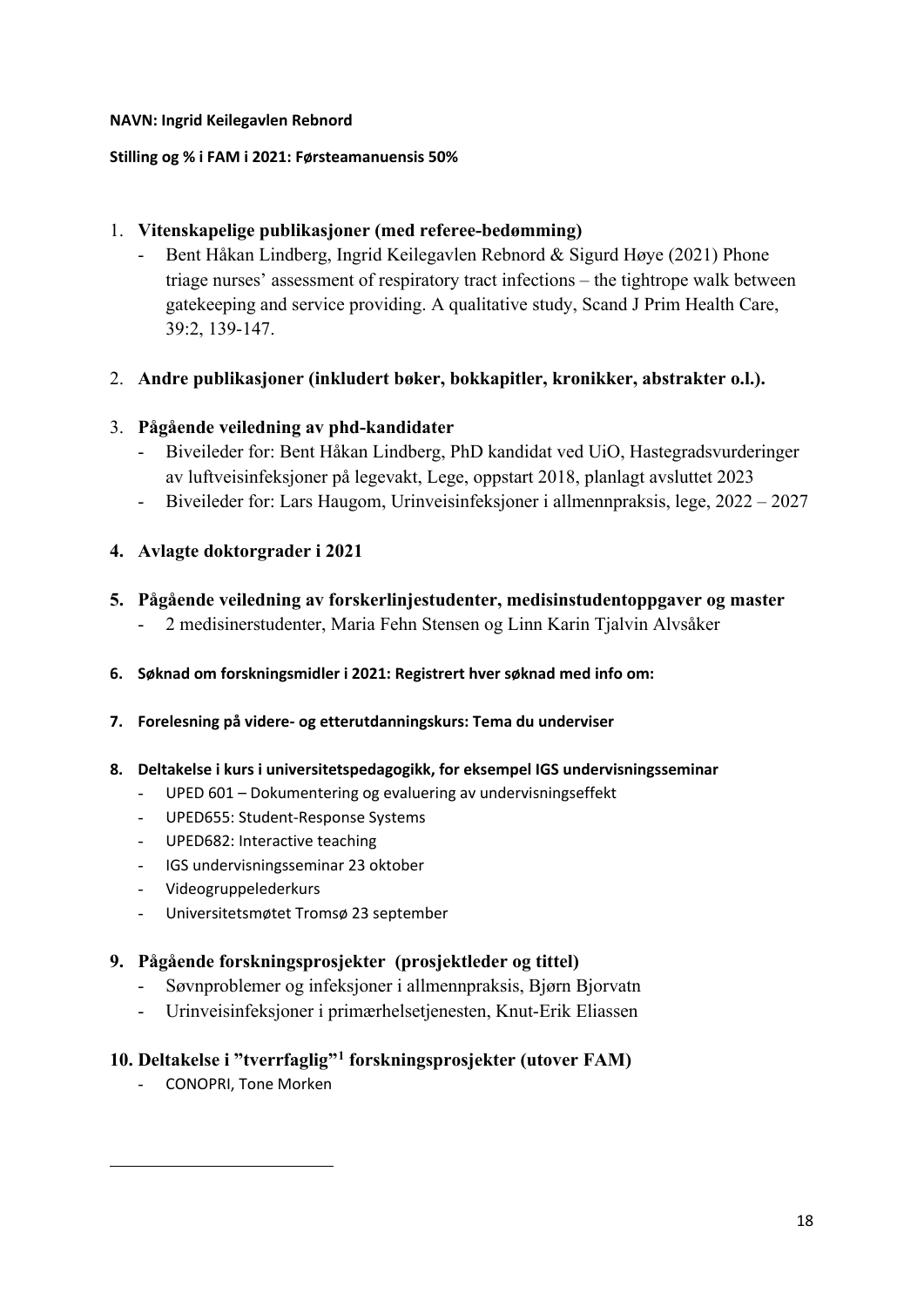### **11. Internasjonalt samarbeid på forskning- eller undervisningsprosjekter**

- EU-finansiert prosjekt: HAPPY PATIENT, arbeidspakkeleder (WP3)

### **12. Medieoppslag: antall eller spesifikk referanse**

### **13. Leder/administrasjonsansvar: Hva er du ansvarlig for innen FAM, IGS eller UiB?**

- Semesterstyreleder MED11
- Medlem PUM og AU
- Komite «Praksislærerkurset»

### **14. Annen aktivitet: verv, medlemskap, referee-virksomhet, opponent-virksomhet, foredrag og andre aktiviteter dere mener kan være nyttig å synliggjøre.**

- Komiteleder i bedømmelseskomitè til PhD (Tone Bukve)
- Midtveisevaluering (Maarja Vislapuu og Heidi Meleng)
- Innlegg Webinar arr. Antibiotikasenteret
- Styremedlem: European Research network for out-of-hours primary health care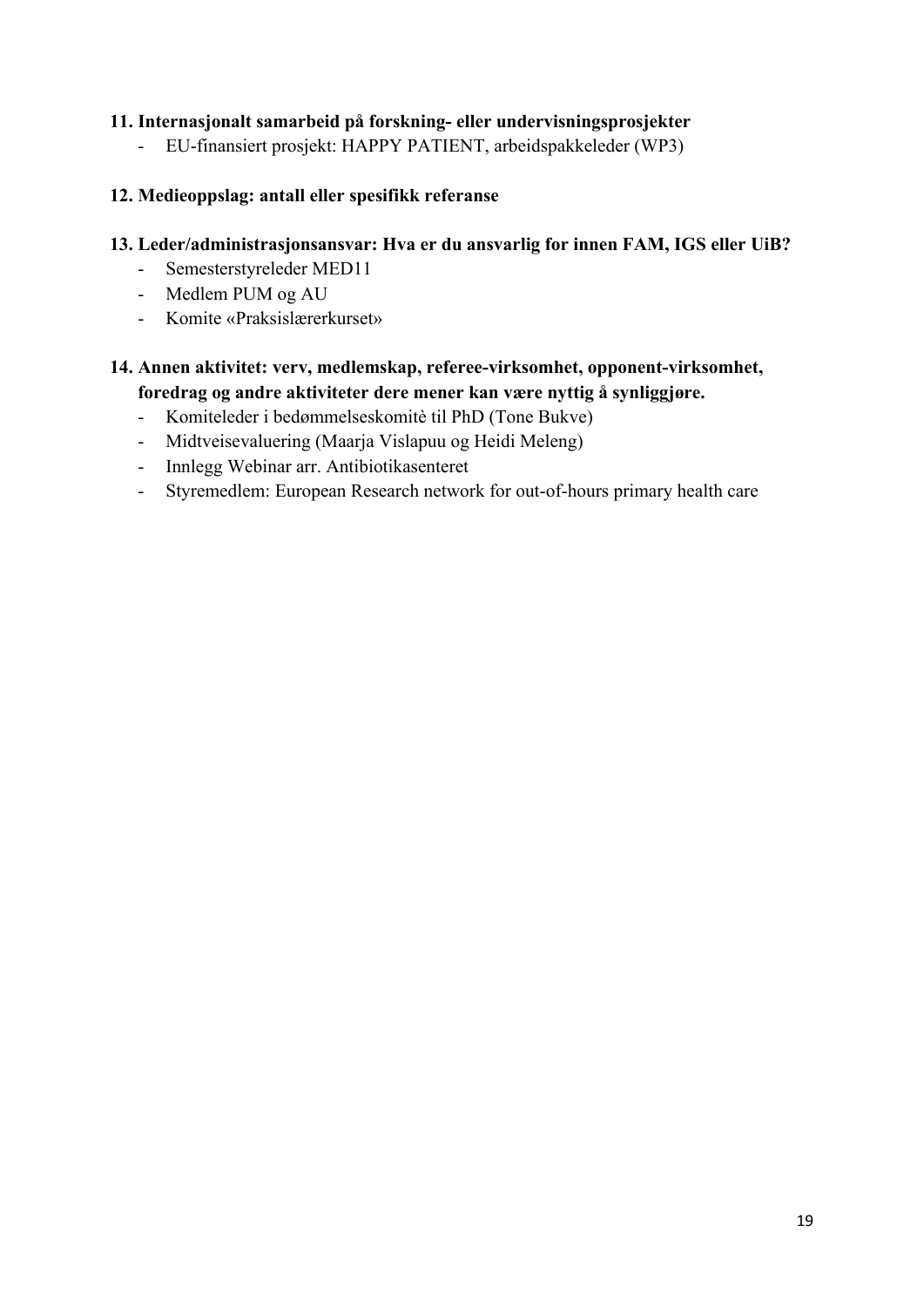### **NAVN: Guri Rørtveit Stilling og % i FAM i 2021: professor 100%**

### 1. **Vitenskapelige publikasjoner (med referee-bedømming)**

- Bjorvatn B, Wensaas K-A, Emberland KE, Fadnes LT, Litleskare S, Diaz E, Ruths S, **Rørtveit G**, Waage S. Rastløse bein – en studie fra allmennpraksis. Tidsskr Nor Levefoten 2021;141. DOI: 10.4045/tidsskr.21.0333
- Hunskar GS, **Rortveit G,** Litleskare S, Eide GE, Hanevik K, Langeland N, Wensaas KA. Prevalence of fibromyalgia 10 years after infection with Giardia lamblia: a controlled prospective cohort study. Scand J Pain. 2021 doi: 10.1515/sjpain-2021-0122. Online ahead of print.
- Emberland KE, Wensaas K-A, Litleskare S, Larsen L, Morch K, Ruths S, **Rortveit G**. Antibiotics for gastroenteritis in general practice and out-of-hours services in Norway 2006- 15. Fam Pract 2021;39:19-25 <https://doi.org/10.1093/fampra/cmab080> Nivå 2.
- Emberland KE, Wensaas K-A, Litleskare S, Langeland N, Iversen A, Hanevik K, Rortveit G. The Campylobacter outbreak in Askøy, Norway 2019. Infection 2021. E-pub ahead of print
- Haugom LE, Ruths S, Emberland KE, Eliassen KER, **Rortveit G**, Wensaas KA. Consultations and antibiotic treatment for urinary tract infections in Norwegian primary care 2006-2015: a registry-based study. BMC Family Practice 2021
- Mortensen N, Jonasson S Aa, Lavesson IV, Emberland KE, Litleskare S, Wensaas K-A, **Rortveit G**, Langeland N, Hanevik K. Characteristics of hospitalized patients during a large waterborne outbreak of *Campylobacter jejuni* in Norway. PlosOne 2021;16(3):e0248464 https://doi.org/10.1371/journal.pone.0248464
- Belayneh T, Gebeyehu A, Adefris M, **Rortveit G**, Awoke T. Pelvic organ prolapse surgery and health-related quality of life: a follow-up study. BMC Women's Health 2021;21, 4. https://doi.org/10.1186/s12905-020-01146-8

### **2. Andre publikasjoner (inkludert bøker, bokkapitler, kronikker, abstrakter o.l.).**

### **3. Pågående veiledning av phd-kandidater (navn, tittel på prosjektet, yrke, dato for begynnelsen og slutt)**

- Hovedveileder for lege Knut Erik Emberland i ph.d.-prosjekt «Gastroenteritis in Norwegian primary care - Time trends and a large waterborne outbreak.» UiB-stipend. Start 2016. Disputerte oktober 2021
- Hovedveileder for lege Arild Iversen i ph.d.-prosjekt «Campylobacterutbrudd i Askøy kommune 2019». UiB-stipend, start 2020
- Medveileder for lege Gunnhild Hunskår, i prosjekt om giardia-epidemien. Avhandling innsendt

### **4. Avlagte doktorgrader i 2021**

• Knut Erik Emberland

### **5. Pågående veiledning av forskerlinjestudenter, medisinstudentoppgaver og master**

- Hovedveileder for medisinstudent ved forskerlinjen, Leo Larsen, i prosjekt «Luftveisinfeksjoner i primærhelsetjenesten». En artikkel innsendt.
- Medveileder på en hovedoppgave på medisinstudiet, godkjent 2021

### **6. Søknad om forskningsmidler i 2021: Registrert hver søknad med info om:**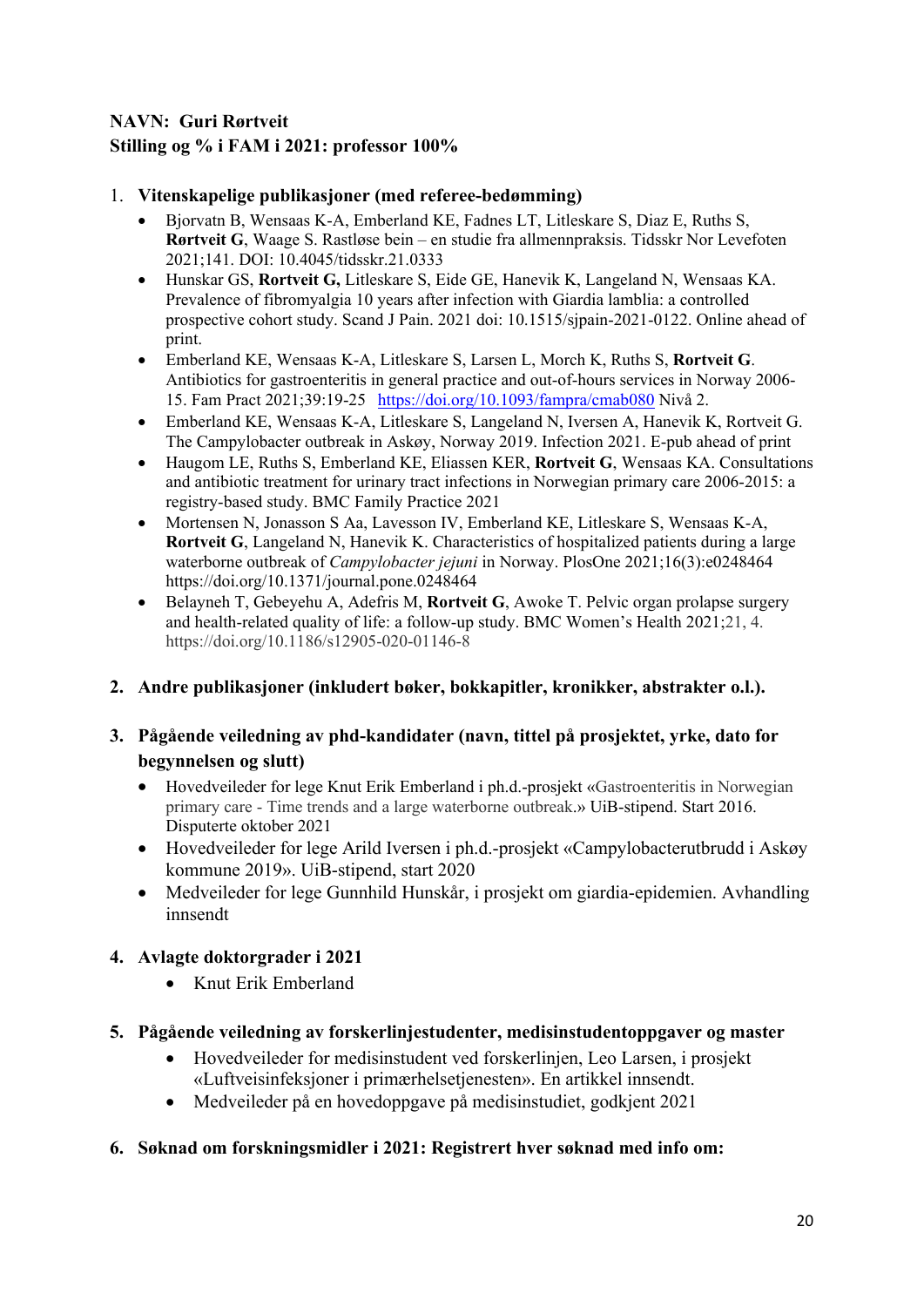### **7. Forelesning på videre- og etterutdanningskurs: Tema du underviser**

• Kurs i eldremedisin; Inkontinens hos eldre kvinner

### **8. Deltakelse i kurs i universitetspedagogikk, for eksempel IGS undervisningsseminar**

- Deltatt på IGS undervisningsseminar (begge)
- •

### **9. Pågående forskningsprosjekter (prosjektleder og tittel)**

| Year             | Project owner - Project - Role - Funder                                                                                                                                        |
|------------------|--------------------------------------------------------------------------------------------------------------------------------------------------------------------------------|
| 2018-            | UiB - Respiratory Tract and Urinary Tract Infections in Primary Care. PI.<br>Group size 7                                                                                      |
| $2021 -$         | Haukeland University Hospital - UCCO – covid-19 outbreak in Ulvik<br>municipality 2021. Project group member                                                                   |
| 2020-            | NORCE – COVID-19 outbreak in Norway (CONOPRI). WP leader. Trond<br>Mohn Foundation, WP 1.25 mill NOK (total budget 5 mill). Group size WP: 9<br>people                         |
| 2019-            | $UiB - ASCOS -$ the Askøy Campylobacter Outbreak Study. PI. Group size 7                                                                                                       |
| 2018-            | UiB, The Norwegian Primary Care Research Network (PraksisNett). Project<br>leader. Research Council of Norway, 65 mill NOK, total budget 88 mill NOK -<br>Group size 25 people |
| $2016 -$<br>2021 | UiB, Gastroenteritis in primary care. PI. $UiB - 3$ mill NOK – Group size 5                                                                                                    |
| $2005 -$         | Uni Health (NORCE), The Giardia outbreak in Bergen. PI. Various funders -<br>6.5 mill $NOK$ – Group size 7                                                                     |

## **10. Deltakelse i "tverrfaglig"[2](#page-20-0) forskningsprosjekter (utover FAM)**

Se over

### **11. Internasjonalt samarbeid på forskning- eller undervisningsprosjekter**

### **12. Medieoppslag: antall eller spesifikk referanse**

- 27.08.21 Khrono <https://khrono.no/seks-meritterte-undervisere-kommer-fra-ett-uib--institutt/605913>
- 10.09.21 Dagbladet <https://www.dagbladet.no/tema/faktoren-som-kan-hindre-forkjolelse/74194689>
- <span id="page-20-0"></span>• 07.12.21Paraplyen – Tidsskrift for Hordaland og Sogn og Fjordane legeforening Alrek helseklynge [https://issuu.com/coxbox/docs/paraplyen\\_4.2021\\_web?fr=sMDQ2OTE3NDY2NDI](https://issuu.com/coxbox/docs/paraplyen_4.2021_web?fr=sMDQ2OTE3NDY2NDI)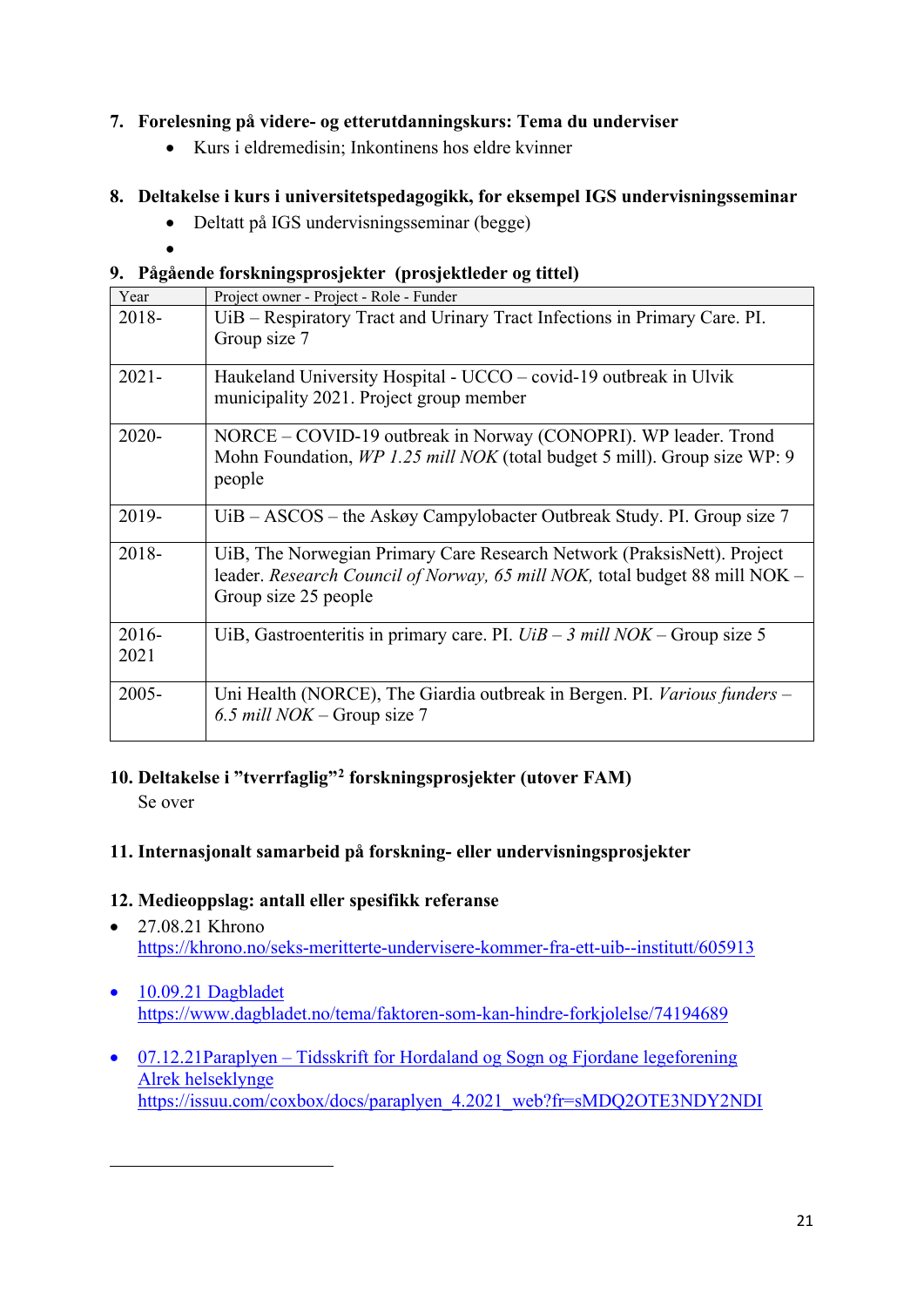### **13. Leder/administrasjonsansvar: Hva er du ansvarlig for innen FAM, IGS eller UiB?**

- Instituttleder IGS
- Prosjektleder PraksisNett
- **14. Annen aktivitet: verv, medlemskap, referee-virksomhet, opponent-virksomhet, foredrag og andre aktiviteter dere mener kan være nyttig å synliggjøre.** 
	- 1. opponent for doktoravhandling i medisin ved Århus universitet, Danmark 2021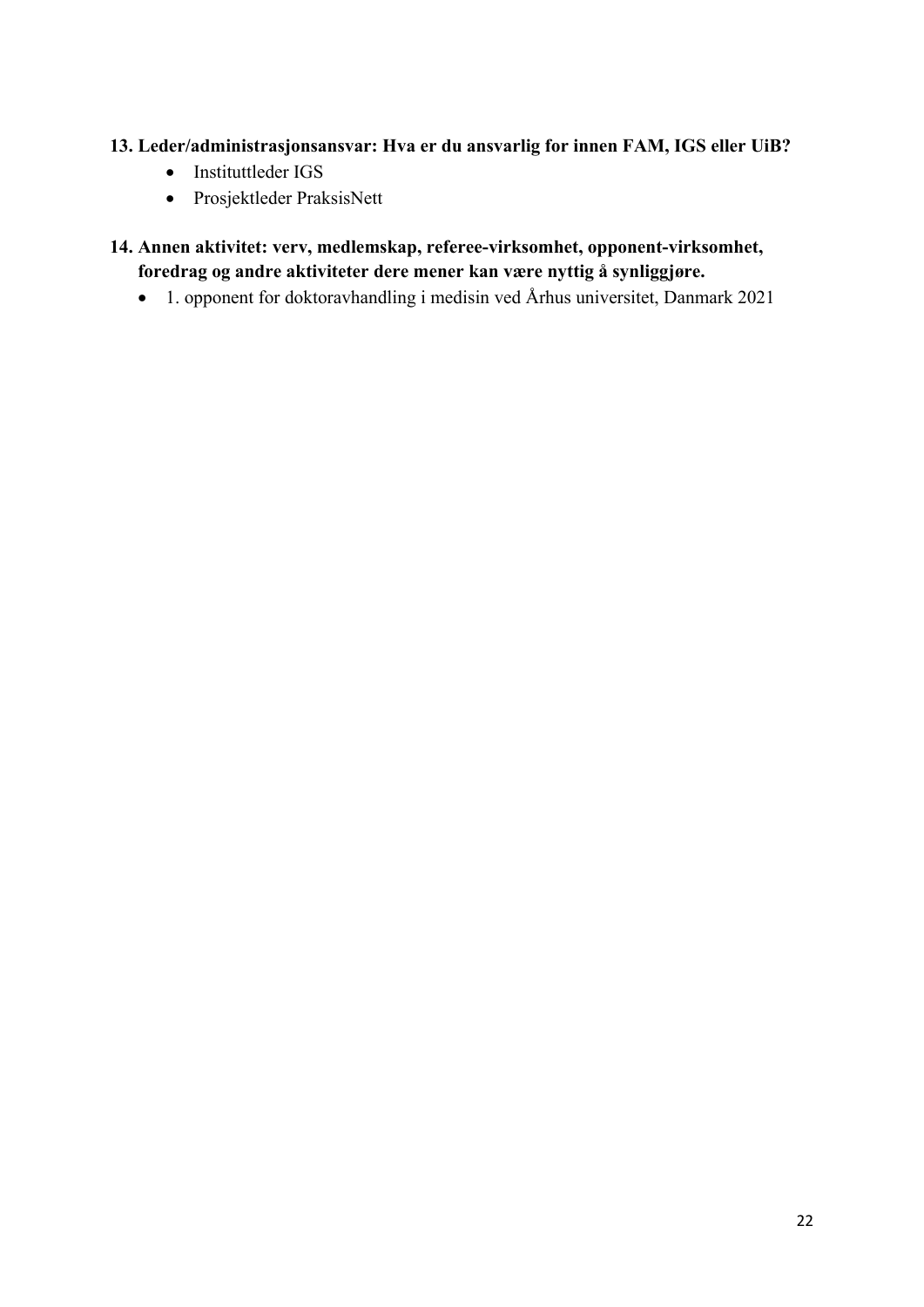### **NAVN: Sverre Sandberg**

### **Stilling og % i FAM i 2021: Professor emeritus**

### **1.Vitenskapelige publikasjoner (med referee-bedømming)**

1. Loh TP, Smith AF, Bell KJL, Lord SJ, Ceriotti F, Jones G, Bossuyt P, Sandberg S, Horvath AR. Setting analytical performance specifications using HbA1c as a model measurand. Clin Chim Acta. 2021;523:407–14.

2. Diaz-Garzon J, Fernandez-Calle P, Sandberg S, Özcürümez M, Bartlett WA, Coskun A, Carobene A, Perich C, Simon M, Marques F, Boned B, Gonzalez-Lao E, Braga F, Aarsand AK. WG on BV and TG for the BV. Biological Variation of Cardiac Troponins in Health and Disease: A Systematic Review and Meta-analysis. Clin Chem. 2021;67(1):256–64.

3. Diaz-Garzon J, Fernandez-Calle P, Aarsand AK, Sandberg S, Coskun A, Carobene A, Jonker N, Itkonen O, Bartlett WA, Buno A. Long-term within- and between-subject biological variation of 29 routine laboratory measurands in athletes. Clin Chem Laboratory Medicine. 2021. doi: 10.1515/cclm-2021-0910

4. Doust JA, Bell KJL, Leeflang MMG, Dinnes J, Lord SJ, Mallett S, Wijgert JHHM van de, Sandberg S, Adeli K, Deeks JJ, Bossuyt PM, Horvath AR. Guidance for the design and reporting of studies evaluating the clinical performance of tests for present or past SARS-CoV-2 infection. Brit Med J. 2021;372:n568. doi: 10.1136/bmj.n568

5. Coşkun A, Carobene A, Aarsand AK, Aksungar FB, Serteser M, Sandberg S, Díaz-Garzón J, Fernandez-Calle P, Karpuzoğlu FH, Coskun C, Kızılkaya E, Fidan D, Jonker N, Uğur E, Unsal I, Database on behalf of the EF of CC and LMWG on BV and TG for the BV. Within- and between-subject biological variation data for serum zinc, copper and selenium obtained from 68 apparently healthy Turkish subjects. Clin Chem Laboratory Medicine. 2021; doi: 10.1515/cclm-2021-0886

6. Lingervelder D, Koffijberg H, Emery JD, Fennessy P, Price CP, Marwijk HV, Eide TB, Sandberg S, Cals JWL, Derksen JTM, Kusters R, IJzermanx MJ. How to Realize the Benefits of Point-of-Care Testing at the General Practice: A Comparison of Four High-Income Countries. Int J Heal Policy Management. 2021 doi: 10.34172/ijhpm.2021.143

7. Fernández-Calle P, Díaz-Garzón J, Bartlett W, Sandberg S, Braga F, Beatriz B, Carobene A, Coskun A, Gonzalez-Lao E, Marques F, Perich C, Simon M, Aarsand AK, Database EWG on BV and TG for the BV. Biological variation estimates of thyroid related measurands – meta-analysis of BIVAC compliant studies. Clin Chem Laboratory Medicine . 2021;doi: 10.1515/cclm-2021-0904

8. Nøkleby K, Berg TJ, Mdala I, Tran AT, Bakke Å, Gjelsvik B, Claudi T, Cooper JG, Løvaas KF, Thue G, Sandberg S, Jenum AK. Variation between general practitioners in type 2 diabetes processes of care. Prim Care Diabetes. 2021;15(3):495–501.

9. Aarsand AK, Kristoffersen AH, Sandberg S, Støve B, Coşkun A, Fernandez-Calle P, Díaz-Garzón J, Guerra E, Ceriotti F, Jonker N, Røraas T, Carobene A, Variation on behalf of the EF of CC and LMWG on B. The European Biological Variation Study (EuBIVAS): Biological Variation Data for Coagulation Markers Estimated by a Bayesian Model. Clin Chem. 2021;67(9):1259–70.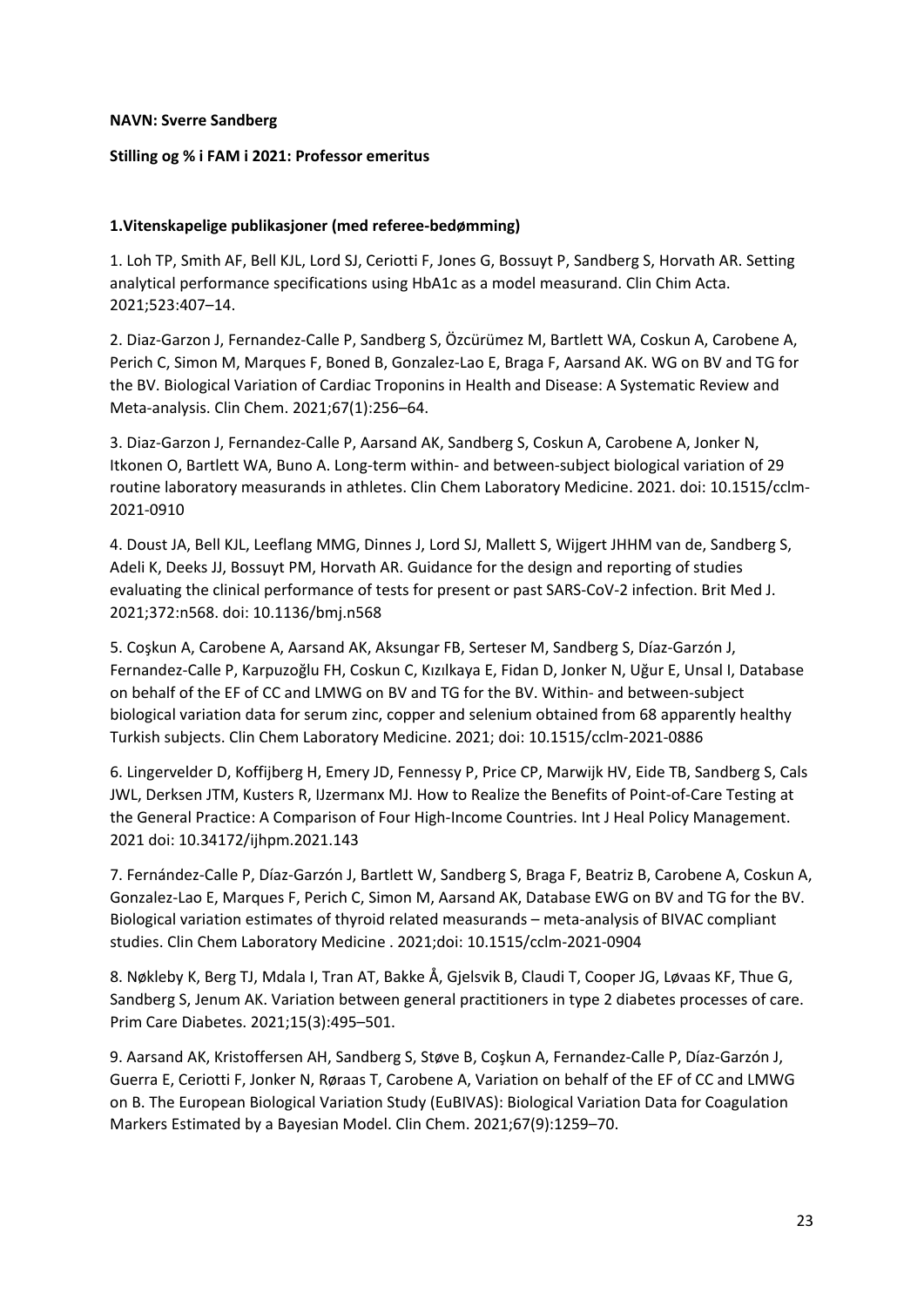10. Carobene A, Aarsand AK, Bartlett WA, Coskun A, Diaz-Garzon J, Fernandez-Calle P, Guerra E, Jonker N, Locatelli M, Plebani M, Sandberg S, Ceriotti F. The European Biological Variation Study (EuBIVAS): a summary report. Clin Chem Laboratory Medicine . 2021 doi: 10.1515/cclm-2021-0370

11. Loh TP, Lord SJ, Bell K, Bohn MK, Lim CY, Markus C, Taie HF, Adeli K, Lippi G, Sandberg S, Horvath A. Setting minimum clinical performance specifications for tests based on disease prevalence and minimum acceptable positive and negative predictive values: Practical considerations applied to COVID-19 testing. Clin Biochem. 2021;88:18–22.

12. Coşkun A, Aarsand AK, Sandberg S, Guerra E, Locatelli M, Díaz-Garzón J, Fernandez-Calle P, Ceriotti F, Jonker N, Bartlett WA, Carobene A, Variation EF of CC and LMWG on B. Within- and between-subject biological variation data for tumor markers based on the European Biological Variation Study. Clin Chem Laboratory Medicine . 2021; doi: 10.1515/cclm-2021-0283

13. Coşkun A, Aarsand AK, Braga F, Carobene A, Díaz-Garzón J, Fernandez-Calle P, Jonker N, Lao EG, Marques-Garcia F, Sandberg S. Systematic review and meta-analysis of within-subject and betweensubject biological variation estimates of serum Zinc, Copper and Selenium. Clin Chem Laboratory Medicine . 2021 doi: 10.1515/cclm-2021-0723

14. To-Figueras J, Wijngaard R, García-Villoria J, Aarsand AK, Aguilera P, Deulofeu R, Brunet M, Gómez-Gómez À, Pozo OJ, Sandberg S. Dysregulation of homocysteine homeostasis in acute intermittent porphyria patients receiving heme arginate or givosiran. J Inherit Metab Dis. 2021;44(4):961–71.

15. Bottani M, Aarsand AK, Banfi G, Locatelli M, Coşkun A, Díaz-Garzón J, Fernandez-Calle P, Sandberg S, Ceriotti F, Carobene A. European Biological Variation Study (EuBIVAS): within- and between-subject biological variation estimates for serum thyroid biomarkers based on weekly samplings from 91 healthy participants. Clin Chem Lab Med. 2021 doi: 10.1515/cclm-2020-1885

16. Slåtsve KB, Claudi T, Lappegård KT, Jenum AK, Larsen M, Nøkleby K, Cooper JG, Sandberg S, Berg TJ. Factors associated with treatment in primary versus specialist care: A population-based study of people with type 2 and type 1 diabetes. Diabetic Med. 2021;38(7):e14580.

17. Nøkleby K, Berg TJ, Mdala I, Buhl ES, Claudi T, Cooper JG, Løvaas KF, Sandberg S, Jenum AK. High adherence to recommended diabetes follow-up procedures by general practitioners is associated with lower estimated cardiovascular risk. Diabetic Med. 2021;38(8):e14586.

18. Tran AT, Berg TJ, Mdala I, Gjelsvik B, Cooper JG, Sandberg S, Claudi T, Jenum AK. Factors associated with potential over- and undertreatment of hyperglycaemia and annual measurement of HbA1c in type 2 diabetes in norwegian general practice. Diabetic Med. 2021;38(8):e14500.

19. Tollånes MC, Jenum PA, Kierkegaard H, Abildsnes E, Bævre-Jensen RM, Breivik AC, Sandberg S. Evaluation of 32 rapid tests for detection of antibodies against SARS-CoV-2. Clin Chimica Acta Int J Clin Chem. 2021;519:133–9.

20. Bustad HJ, Kallio JP, Vorland M, Fiorentino V, Sandberg S, Schmitt C, Aarsand AK, Martinez A. Acute Intermittent Porphyria: An Overview of Therapy Developments and Future Perspectives Focusing on Stabilisation of HMBS and Proteostasis Regulators. Int J Mol Sci. 2021;22(2):675.

21. Coskun A, Sandberg S, Unsal I, Yavuz FG, Cavusoglu C, Serteser M, Kilercik M, Aarsand AK. Personalized reference intervals – statistical approaches and considerations. Clin Chem Laboratory Medicine . 2021; doi: 10.1515/cclm-2021-1066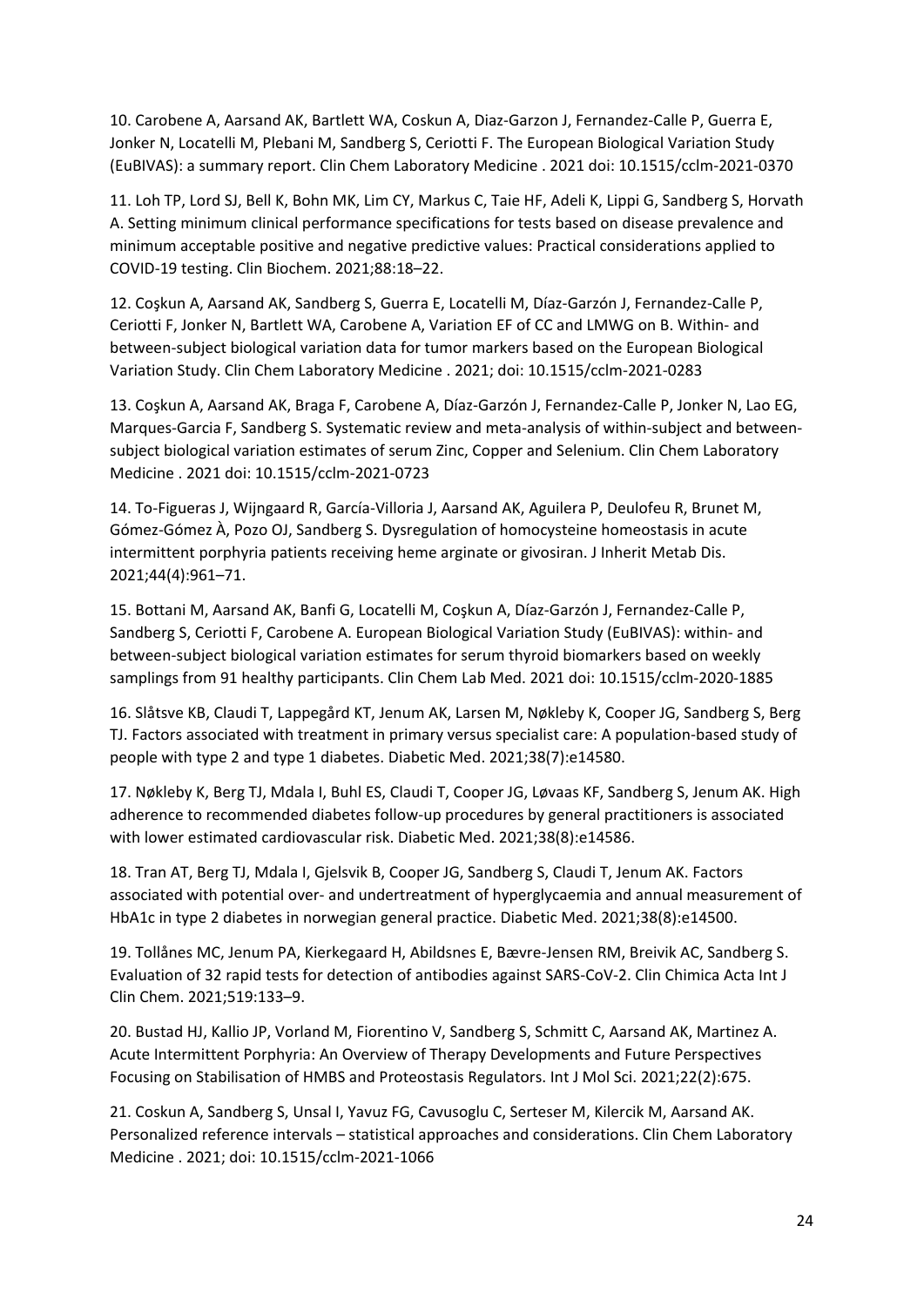22. Hagen EAE van der, Weykamp C, Sandberg S, Stavelin AV, MacKenzie F, Miller WG. Feasibility for aggregation of commutable external quality assessment results to evaluate metrological traceability and agreement among results. Clin Chem Laboratory Medicine . 2021;59(1):117–25.

23. Sølvik UØ, Boija EE, Ekvall S, Jabbour A, Breivik AC, Nordin G, Sandberg S. Performance and userfriendliness of the rapid antigen detection tests QuickVue Dipstick Strep A test and DIAQUICK Strep A Blue Dipstick for pharyngotonsillitis caused by Streptococcus pyogenes in primary health care. Eur J Clin Microbiol. 2021;40(3):549–58.

24. Coşkun A, Sandberg S, Unsal I, Cavusoglu C, Serteser M, Kilercik M, Aarsand AK. Personalized Reference Intervals in Laboratory Medicine: A New Model Based on Within-Subject Biological Variation. Clin Chem. 2021;67(2):374–84.

25. Coskun A, Sandberg S, Unsal I, Cavusoglu C, Serteser M, Kilercik M, Aarsand AK. Personalized Reference Intervals: using estimates of Within-Subject or Within-Person Biological Variation requires different statistical approaches. Clin Chim Acta. 2021;524:201–2.

26. Diaz–Garzon J, Fernandez-Calle P, Aarsand AK, Sandberg S, Buno A. Biological variation of venous acid-base status measurands in athletes. Clin Chim Acta. 2021;523:497–503.

27. Baravelli CM, Aarsand AK, Sandberg S, Tollånes MC. Porphyria Cutanea Tarda and Patterns of Long-term Sick Leave and Disability Pension: a 24-year Nationwide Matched Cohort Study. 2021. Orphanet J Rare Dis; doi: 10.21203/rs.3.rs-929947/v1

28. Diaz-Garzon J, Fernandez-Calle P, Aarsand AK, Sandberg S, Coskun A, Carobene A, Jonker N, Itkonen O, Bartlett WA, Buno A. Long-term within- and between-subject biological variation of 29 routine laboratory measurands in athletes. Clin Chem Laboratory Medicine . 2021; doi: 10.1016/j.cca.2021.11.001

29. Loh TP, Smith AF, Bell KJL, Lord SJ, Ceriotti F, Jones G, Bossuyt P, Sandberg S, Horvath AR. Setting analytical performance specifications using HbA1c as a model measurand. Clin Chim Acta. 2021;523:407–14.

30. Coşkun A, Aarsand AK, Braga F, Carobene A, Díaz-Garzón J, Fernandez-Calle P, Jonker N, Lao EG, Marques-Garcia F, Sandberg S. Systematic review and meta-analysis of within-subject and betweensubject biological variation estimates of serum Zinc, Copper and Selenium. Clin Chem Laboratory Medicine . 2021 doi: 10.1515/cclm-2021-0723

### **Andre publikasjoner (inkludert bøker, bokkapitler, kronikker, abstrakter o.l.). Bruk Vancouver style**

Ikke registrert

### **Pågående veiledning av phd-kandidater (navn, tittel på prosjektet, yrke, dato for begynnelsen og slutt).**

Kun registrert hovedveiledning: Ingen.

I tillegg biveileder til 3

### **Avlagte doktorgrader i 2021 (kun tatt med der jeg er hovedveileder)**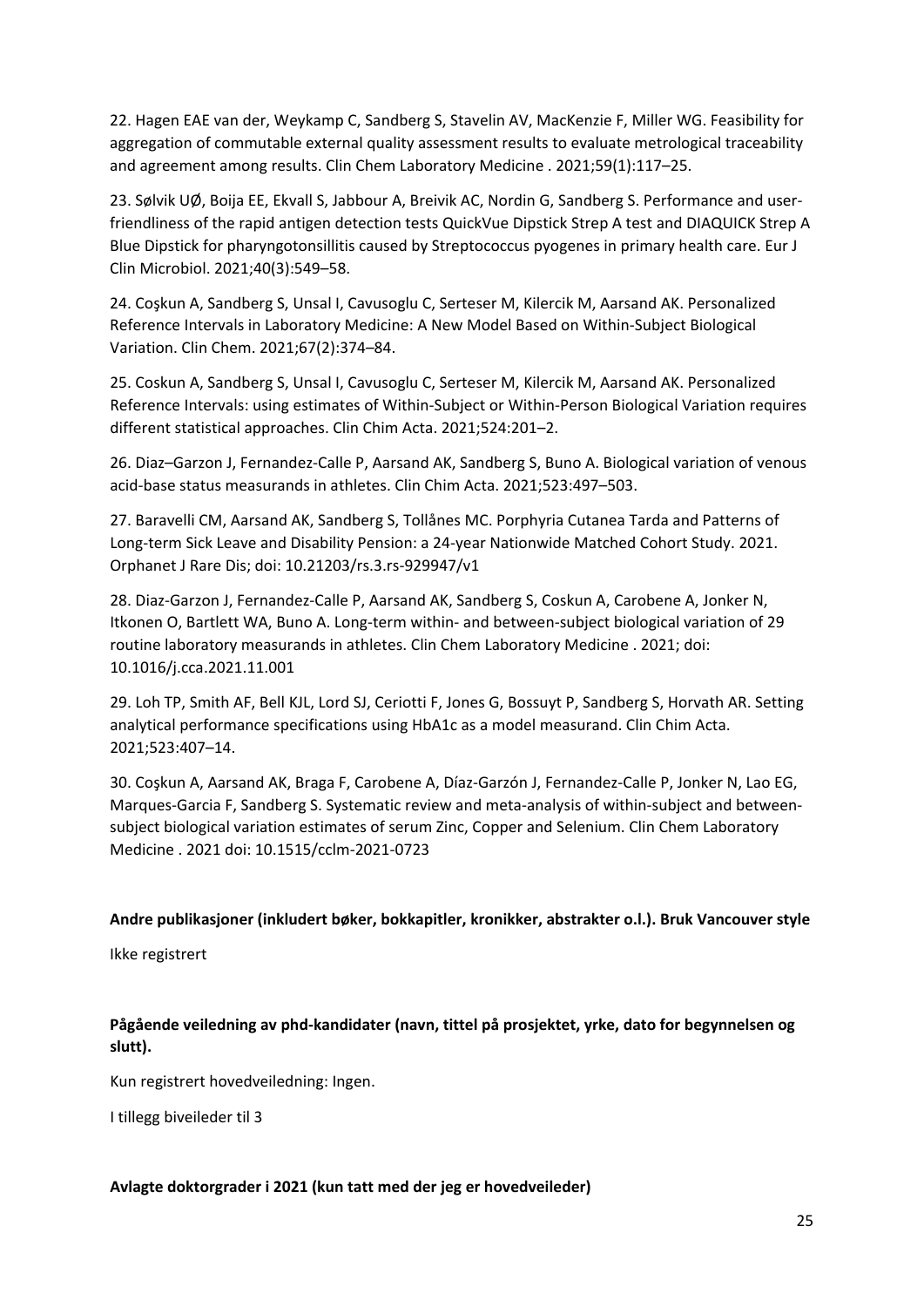Cand. Med Tone Bukve, «External quality assurance of point-of-care testing: Participant performance and commutability of control material" Høsten 2021

### **Pågående veiledning av forskerlinjestudenter, medisinstudentoppgaver og master**

#### **Søknad om forskningsmidler i 2020: Registrert hver søknad med info om:**

- a. Helse Vest Predpor prosjekt (NAPOS) 1,5 mill x.3 år
- b. NKSD (Nasjonal kompetansetjeneste sjeldne diagnoser) Predpor prosjekt: 750 000
- c. Hdir prosjekt til støtte for kurs og utprøving av tester for covid. -19; 2,1 mill
- d. EU prosjekt (partner) HEIR AMD-883275 (Diabetesregister) 1,6 mill for 2021

#### **Forelesning på videre- og etterutdanningskurs: Tema du underviser**

En rekke internasjonale webinarer. Foredrag på to internasjonale kongresser

#### **Deltakelse i kurs i universitetspedagogikk, for eksempel IGS undervisningsseminar**

# **Pågående forskningsprosjekter (prosjektleder og tittel)** Mange nasjonale og internasjonale prosjekter, gir kun stikkord. Biologisk variasjon (leder + repr fra 6 land) Measurement uncertainty Rosa 4 prosjekt – diabetes (styreleder) Utprøving av tester i forb med covid (Noklus) Homocystein og porfyri Cancer og porfyri Internal quality control of POC devices Percentiler and flagger programs (kvalittskontroll vha pasientmedianer) Kvalitet av pasientnær analysering Chaperon therapy for patients with acute intermittent porphyria Kommutabilitetsstudier for materialet til Ekstern kvalitetskontroll

### **Deltakelse i "tverrfaglig"1 forskningsprosjekter (utover FAM)**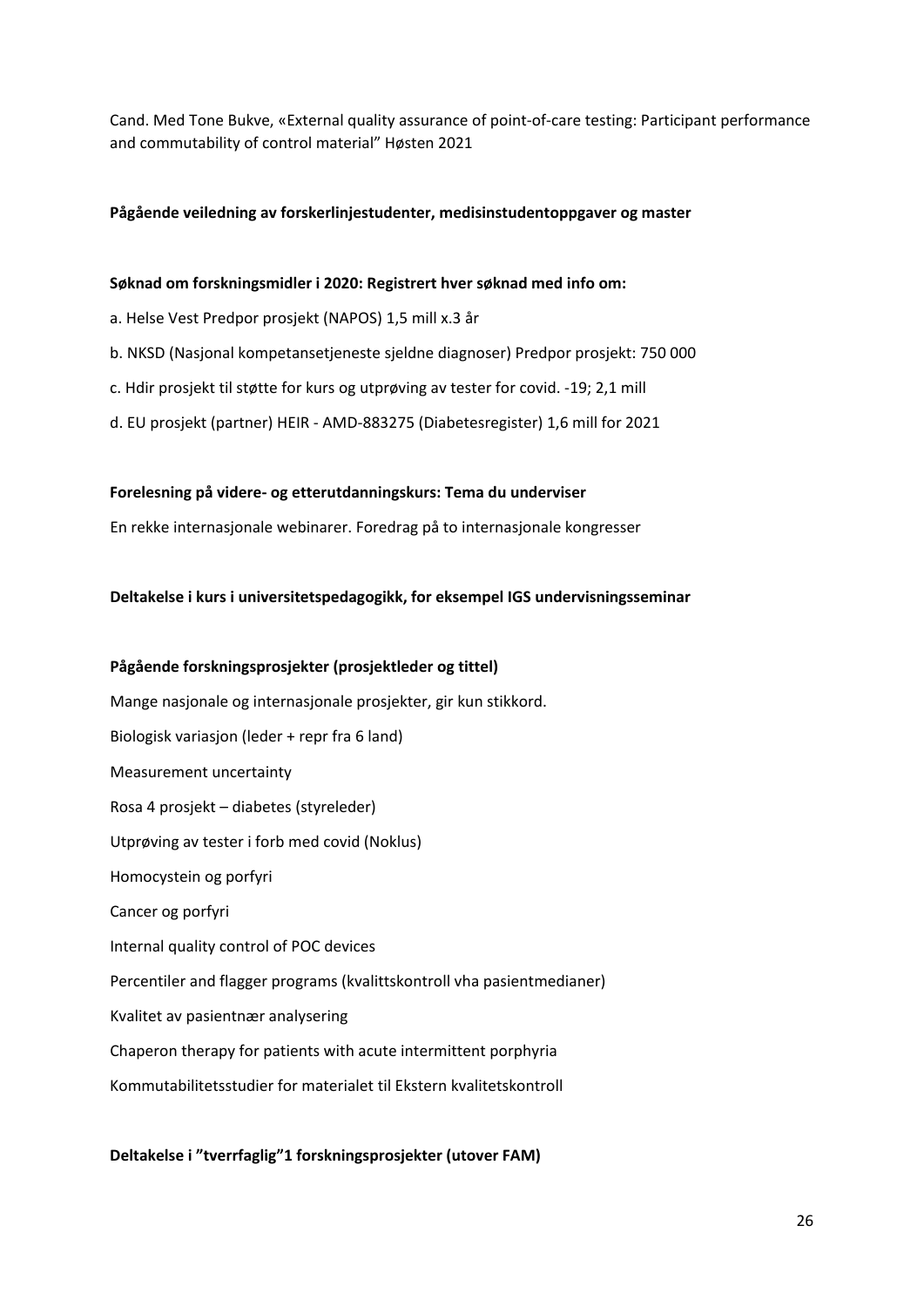Se ovf.

### **Internasjonalt samarbeid på forskning- eller undervisningsprosjekter**

Se ovf

### **Medieoppslag: antall eller spesifikk referanse**

I forb med Covid tester – en rekke oppslag i media

I forbindelse med kvalitetssikring av hjemmetjenesten, oppslag i media

### **Leder/administrasjonsansvar: Hva er du ansvarlig for innen FAM, IGS eller UiB?**

### **Annen aktivitet: verv, medlemskap, referee-virksomhet, opponent-virksomhet, foredrag og andre aktiviteter dere mener kan være nyttig å synliggjøre.**

Ledelse / verv

Leder (fra 1996) av Norsk kvalitetsforbedring av laboratorieanalyser utenfor sykehus (Noklus) www.noklus.no. Leder av Nasjonalt kompetansesenter for porfyrisykdommer, NAPOS, www.napos.no

- 1. Past-president EFLM (European Federation of Clinical Chemistry and Laboratory Medicine)
- 2. President European Porphyria Network (EPNET) Association
- 3. Medlem Scientific Programme Committee Euromedlab Munich 2022
- 4. Expert consultant i EFLM WG-test evaluation (WG-TE)
- 5. Expert consultant I EFLM WG biological variation
- 6. Expert consultant EFLM WG-postanalytical phase
- 7. Expert consultant IFCC Committee on POC
- 8. IFCC Liason to the WHO for IVD devices
- 9. President The International Consortium for Harmonization of Clinical Laboratory Results
- 10. Styremedlem i EFLM-AFCB Joint Task Force for Laboratory Medicine in Mobile Societies

Søker to patenter

- En for chaperoner o NFR prosjekt for terapi for porfyrier
- En for «personalised reference intervals»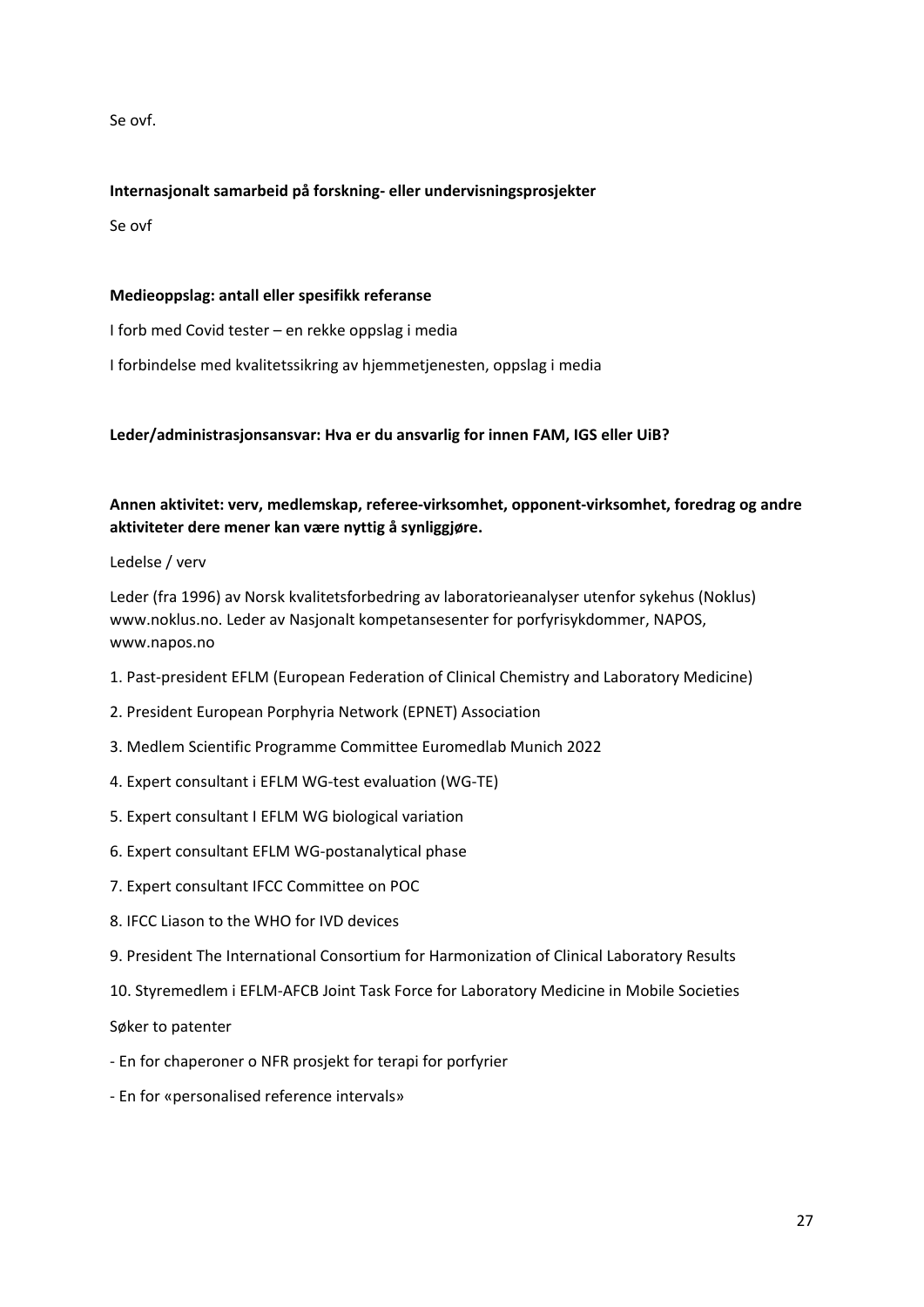**NAVN: Satya Sharma**

**Stilling :1. amanuensis og 20% i FAM i 2021:**

**1. Vitenskapelige publikasjoner (med referee-bedømming)**

**2. Andre publikasjoner (inkludert bøker, bokkapitler, kronikker, abstrakter o.l.).**

**3. Pågående veiledning av phd-kandidater**

**4. Avlagte doktorgrader i 2021**

**5. Pågående veiledning av forskerlinjestudenter, medisinstudentoppgaver og master**

**6. Søknad om forskningsmidler i 2021: Registrert hver søknad med info om:**

**7. Forelesning på videre- og etterutdanningskurs: Tema du underviser**

**8. Deltakelse i kurs i universitetspedagogikk, for eksempel IGS undervisningsseminar**

**9. Pågående forskningsprosjekter (prosjektleder og tittel)**

**10. Deltakelse i "tverrfaglig"1 forskningsprosjekter (utover FAM)**

**11. Internasjonalt samarbeid på forskning- eller undervisningsprosjekter**

**12. Medieoppslag: antall eller spesifikk referanse**

**13. Leder/administrasjonsansvar: Hva er du ansvarlig for innen FAM, IGS eller UiB?**  Undervisning i bevegeapparatet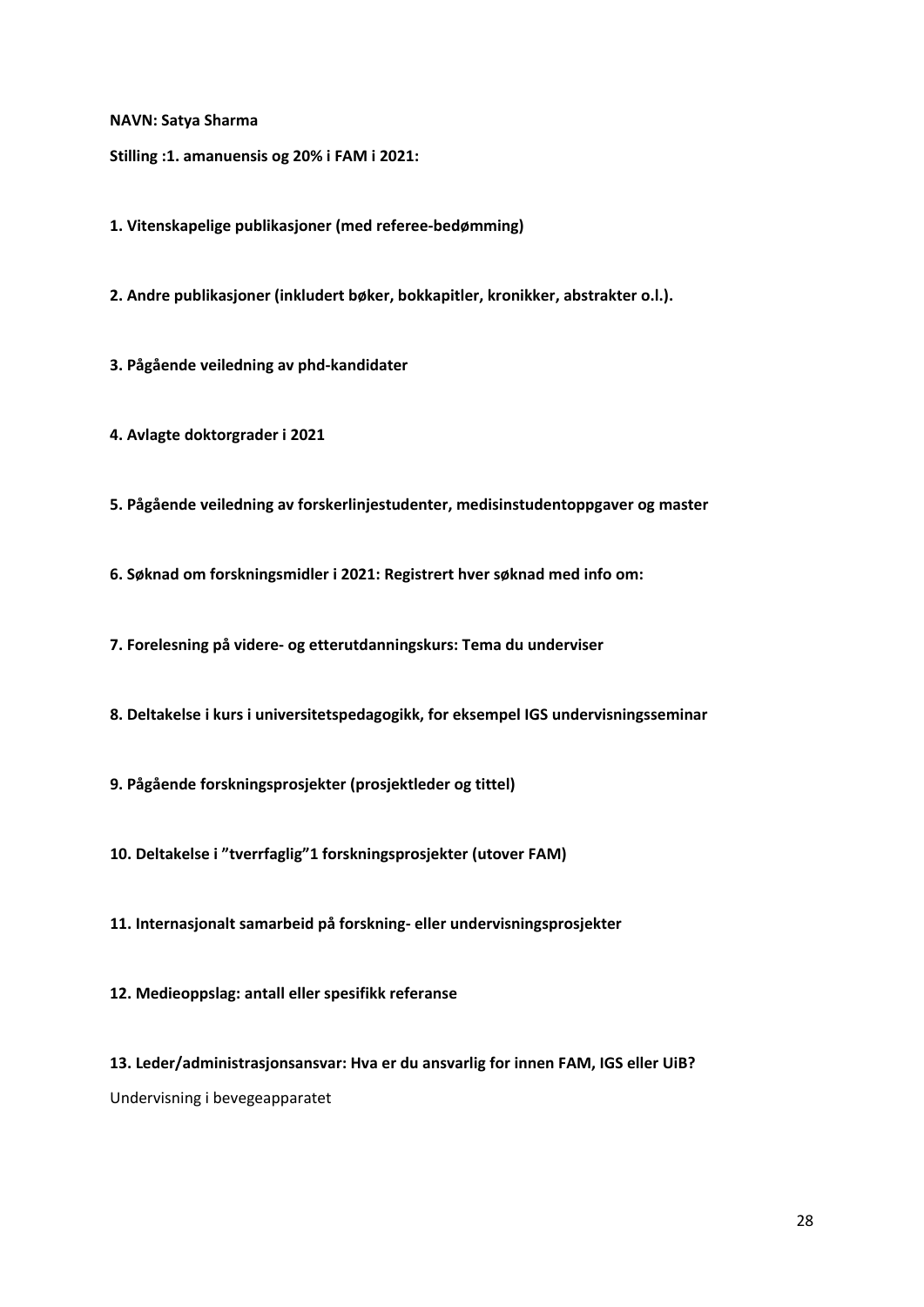### **NAVN:** Una Ørvim Sølvik

**Stilling og % i FAM i 2021:** Førsteamanuensis (ikke stilling i FAM, men Fagområde helsevitenskap)

### 1. **Vitenskapelige publikasjoner (med referee-bedømming)** Hare L, Hetlevik A, Yogarajan R, Kjome RLS, Sølvik UØ. Type 2-diabetes i fastlegepraksis – en fokusgruppestudie. Tidsskr Nor Legeforen 2021. doi: 10.4045/tidsskr.20.0623.

- 2. **Andre publikasjoner (inkludert bøker, bokkapitler, kronikker, abstrakter o.l.)**.
- **3. Pågående veiledning av phd-kandidater (navn, tittel på prosjektet, yrke, dato for begynnelsen og slutt)**

Aslaug Johanne Risøy, Diagnostisering av type 2 diabetes på apotek, farmasøyt, 01.08.2015 (svangerskapspermisjon)

### **4. Avlagte doktorgrader i 2021**

- **5. Pågående veiledning av forskerlinjestudenter, medisinstudentoppgaver og master:**
	- Medveileder for Linn Tøsdal, masteroppgave «Kan kunstig intelligens erstatte radiografers kvalitetssikringsarbeid av posisjoneringsparametere i mammografiprogrammet?»
	- Veileder for Frida Lund, masteroppgave «Bruk av videokonsultasjon i genetisk veiledning»
	- Medveileder for Heidi Wattengård, masteroppgave «Genetikere og genetiske veilederes erfaringer med bruken av videokonsultasjon i genetiske veiledninger og utredninger»
- 6. **Søknad om forskningsmidler i 2021:**

### **7. Forelesning på videre- og etterutdanningskurs: Tema du underviser**

8. **Deltakelse i kurs i universitetspedagogikk, for eksempel IGS undervisnin**gsseminar

### **9. Pågående forskningsprosjekter (prosjektleder og tittel)**

- Prosjektleder: Una Sølvik Tittel: Kvalitet på behandling av type 1 diabetes i spesialisthelsetjenesten
- Prosjektleder: Erland Hall Tittel: Langtidsoppfølging av pasienter ved egenkontroll av warfarinbehandling
- Prosjektleder: Aslaug Johanne Risøy Tittel: Risikotesting av diabetes på apotek
- Prosjektleder: Tone Vonheim Madsen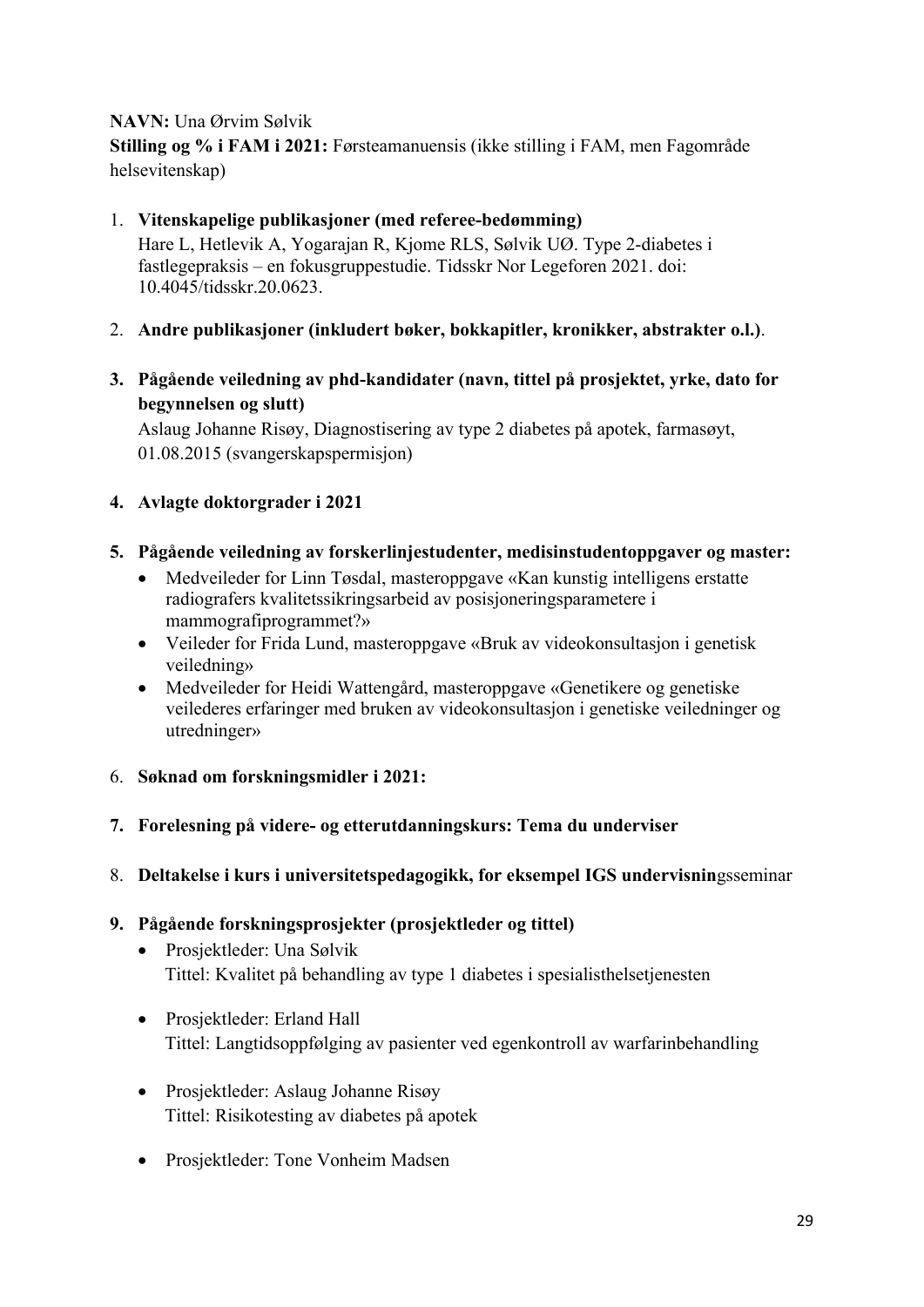Tittel: Intensified follow-up of patients with type 1 diabetes and poor glycemic control. A multi-center quality improvement collaborative based on data from the Norwegian Diabetes Register for Adults

- Prosjektleder: Una Sølvik Tittel: Faktorer som er assosiert med kronisk nyresykdom hos pasienter med diabetes i Norge
- Prosjektleder: Una Sølvik Tittel: Pasienters erfaringer med egenkontroll av antikoagulasjonsbehandling

### **10. Deltakelse i "tverrfaglig"[3](#page-29-0) forskningsprosjekter (utover FAM)**

### **11. Internasjonalt samarbeid på forskning- eller undervisningsprosjekter**

- **12. Medieoppslag: antall eller spesifikk referanse**
- 13. **Leder/administrasjonsansvar: Hva er du ansvarlig for innen FAM, IGS eller UiB?** Undervisningsgruppeleder for undervisningsgruppe i helse og samfunn
- **14. Annen aktivitet: verv, medlemskap, referee-virksomhet, opponent-virksomhet, foredrag og andre aktiviteter dere mener kan være nyttig å synliggjøre.**  Disputasleder Pål Andre Hegland Komite for midtveisevaluering Randi Erdal

<span id="page-29-0"></span><sup>3</sup> Definert som samarbeid med andre forskningsgrupper ved IGS eller Med Fak eller andre fakulteter i Norge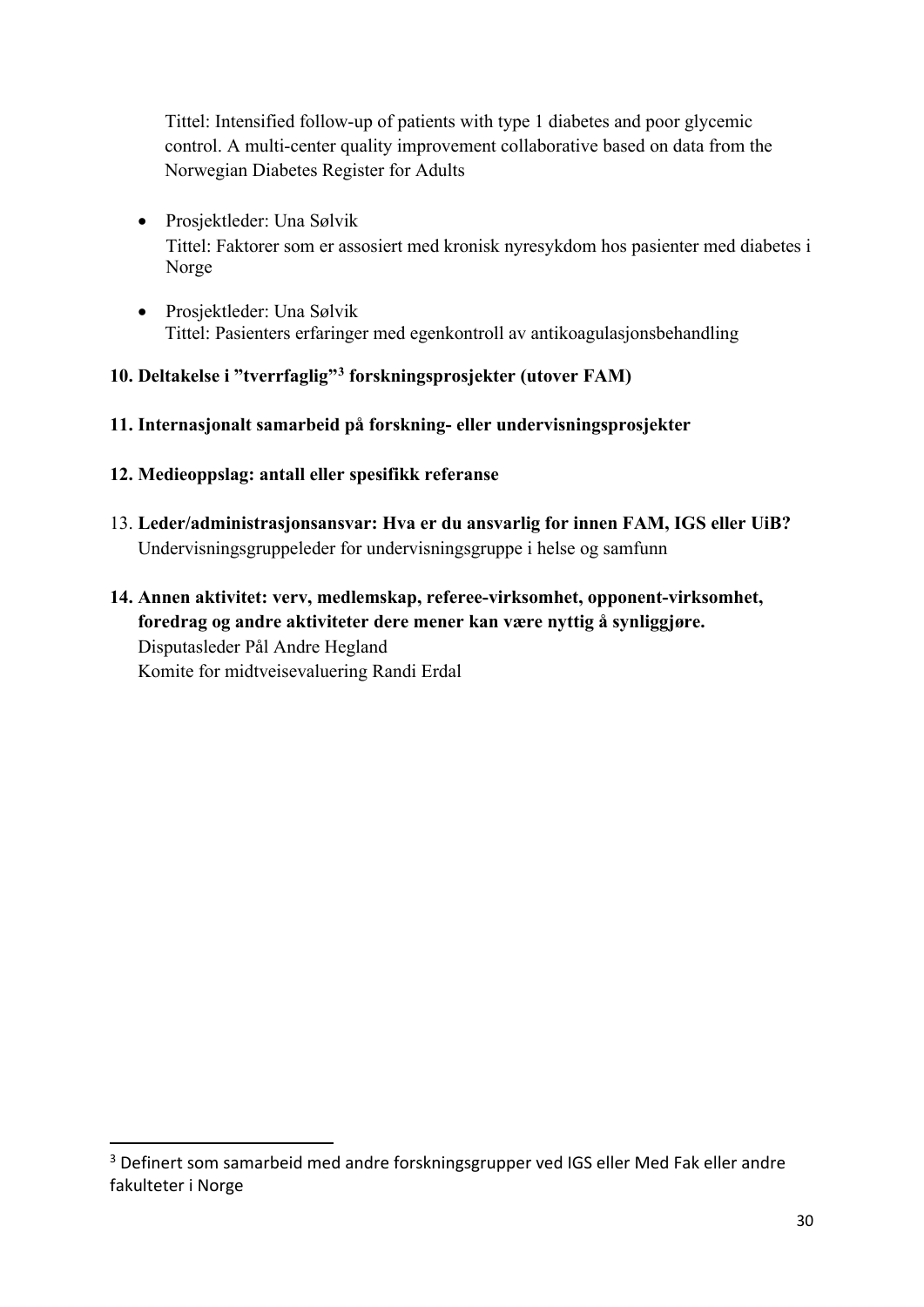### **NAVN: Mette C Tollånes**

### **Stilling og % i FAM i 2021: Førsteamanuensis, 20% stilling**

### **1. Vitenskapelige publikasjoner (med referee-bedømming)**

1. Agardh EE, Allebeck P, Flodin P, Wennberg P, Ramstedt M, Knudsen AK, et al. Alcohol-attributed disease burden in four Nordic countries between 2000 and 2017: Are the gender gaps narrowing? A comparison using the Global Burden of Disease, Injury and Risk Factor 2017 study. Drug Alcohol Rev. 2021;40(3):431-42.

2. Evensen M, Klitkou ST, Tollanes MC, Overland S, Lyngstad TH, Vollset SE, et al. Parental income gradients in adult health: a national cohort study. BMC Med. 2021;19(1):152.

3. Landaas ET, Storm ML, Tollanes MC, Barlinn R, Kran AB, Bragstad K, et al. Diagnostic performance of a SARS-CoV-2 rapid antigen test in a large, Norwegian cohort. J Clin Virol. 2021;137:104789.

4. Strom MS, Tollanes MC, Wilcox AJ, Lie RT, Forthun I, Moster D. Maternal Chronic Conditions and Risk of Cerebral Palsy in Offspring: A National Cohort Study. Pediatrics. 2021;147(3).

5. Tollanes MC, Jenum PA, Kierkegaard H, Abildsnes E, Baevre-Jensen RM, Breivik AC, et al. Evaluation of 32 rapid tests for detection of antibodies against SARS-CoV-2. Clin Chim Acta. 2021;519:133-9.

### **2. Andre publikasjoner (inkludert bøker, bokkapitler, kronikker, abstrakter o.l.). Bruk Vancouver style**

Tollånes MC. Hurtigtester og selvtester – kan du stole på svaret? Dagens Medisin, 2021 https://www.dagensmedisin.no/artikler/2021/07/22/hurtigtester-og-selvtester--kan-du-stole-pasvaret/

### **3. Pågående veiledning av phd-kandidater**

Biveileder Marianne Strøm, Early signs of cerebral palsy, Lege

Biveileder Gro Gidske, Optimizing analytical quality control systems to improve laboratory performance. Bioingeniør med mastergrad

### **4. Avlagte doktorgrader i 2021**

**5. Pågående veiledning av forskerlinjestudenter, medisinstudentoppgaver og master**

**6. Søknad om forskningsmidler i 2021: Registrert hver søknad med info om:**

### **7. Forelesning på videre- og etterutdanningskurs: Tema du underviser**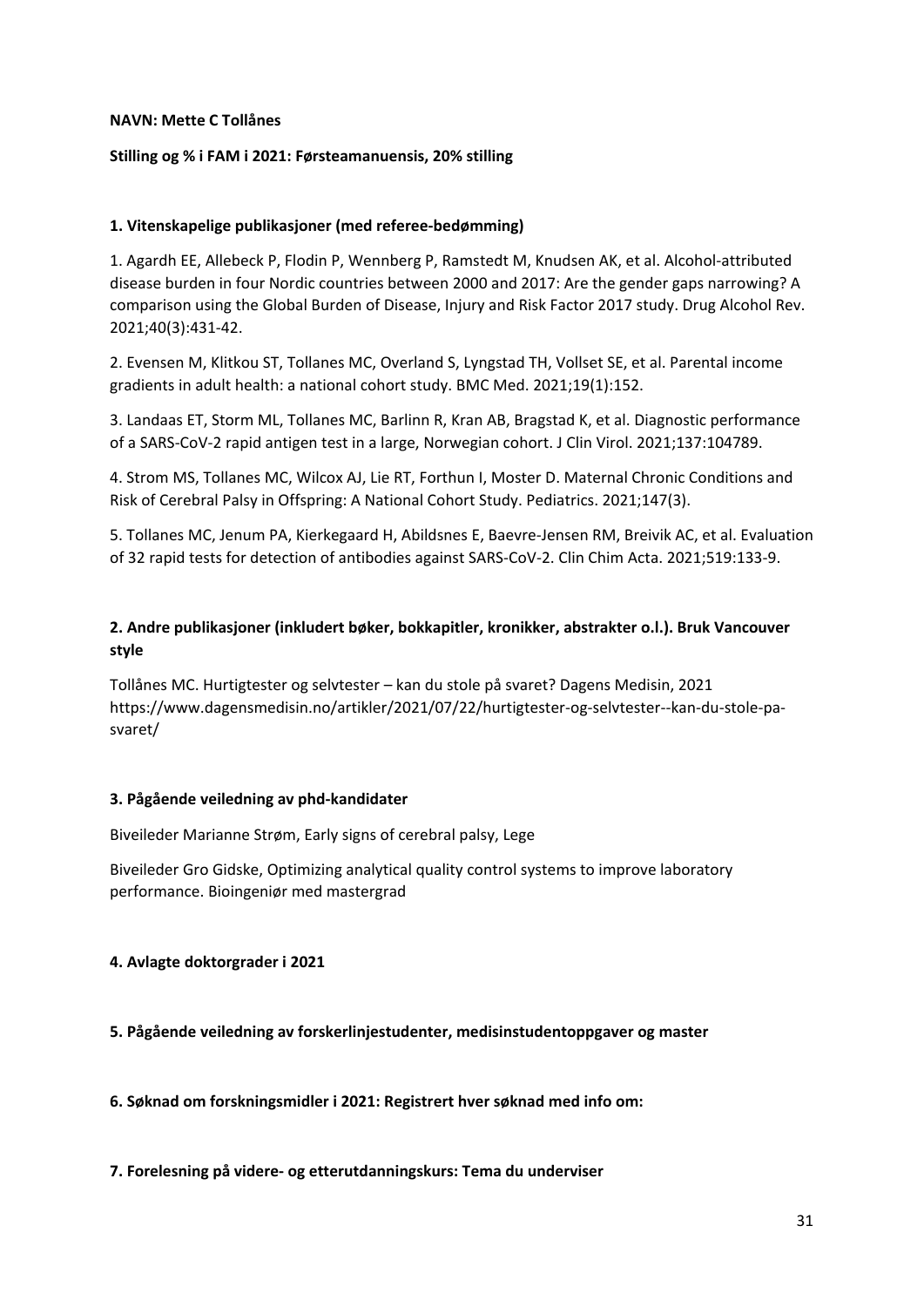### **8. Deltakelse i kurs i universitetspedagogikk, for eksempel IGS undervisningsseminar**

Gjennomført UPED600, UPED601, UPED651, UPED653, UPED671 i tillegg til deltagelse i Pedagogisk påfyll, Veilederlunsj og IGS undervisningsseminar oktober 2021.

### **9. Pågående forskningsprosjekter (prosjektleder og tittel)**

I tillegg til doktorgradsprosjektene der jeg er biveileder (se punkt 3), prosjektet «Fastlegers laboratoriebruk – omfang og variasjon», der vi venter på data fra PraksisNett. Planen er å rekruttere en forskerlinjestudent, men dette er nybrottsarbeid, så vi vil ikke rekruttere en student før vi vet når vi får data.

### **10. Deltakelse i "tverrfaglig"1 forskningsprosjekter (utover FAM)**

Se doktorgradsprosjekter der jeg er veileder, i samarbeid med SAMLET på IGS (Marianne Strøm) og Noklus (Gro Gidske).

### **11. Internasjonalt samarbeid på forskning- eller undervisningsprosjekter**

### **12. Medieoppslag: antall eller spesifikk referanse**

Veldig mange medieoppslag i forbindelse med covid-19 antigen hurtigtester i løpet av 2021. Noen eksempler: https://www.ba.no/hurtigtester-og-selvtester-kan-du-stole-pa-svaret/o/5-8-1686488 https://www.dagbladet.no/nyheter/advarer---gir-falsk-trygghet/74176788 https://www.bt.no/nyheter/innenriks/i/WjeOG2/fagfolk-er-skeptiske-til-halvparten-av-hurtigtestene https://www.vg.no/nyheter/innenriks/i/eEyKvg/bare-7-av-13-selvtester-som-selges-i-norgeanbefales https://www.aftenposten.no/norge/i/PoEoW6/kan-vi-fortsatt-stole-paa-hurtigtestene-dethjalp-ikke-de-uheldige-jul

### **13. Leder/administrasjonsansvar: Hva er du ansvarlig for innen FAM, IGS eller UiB?**

Jeg er konstituert leder av Noklus i perioden 1.10.21-22.6.22.

### **14. Annen aktivitet: verv, medlemskap, referee-virksomhet, opponent-virksomhet, foredrag og andre aktiviteter dere mener kan være nyttig å synliggjøre.**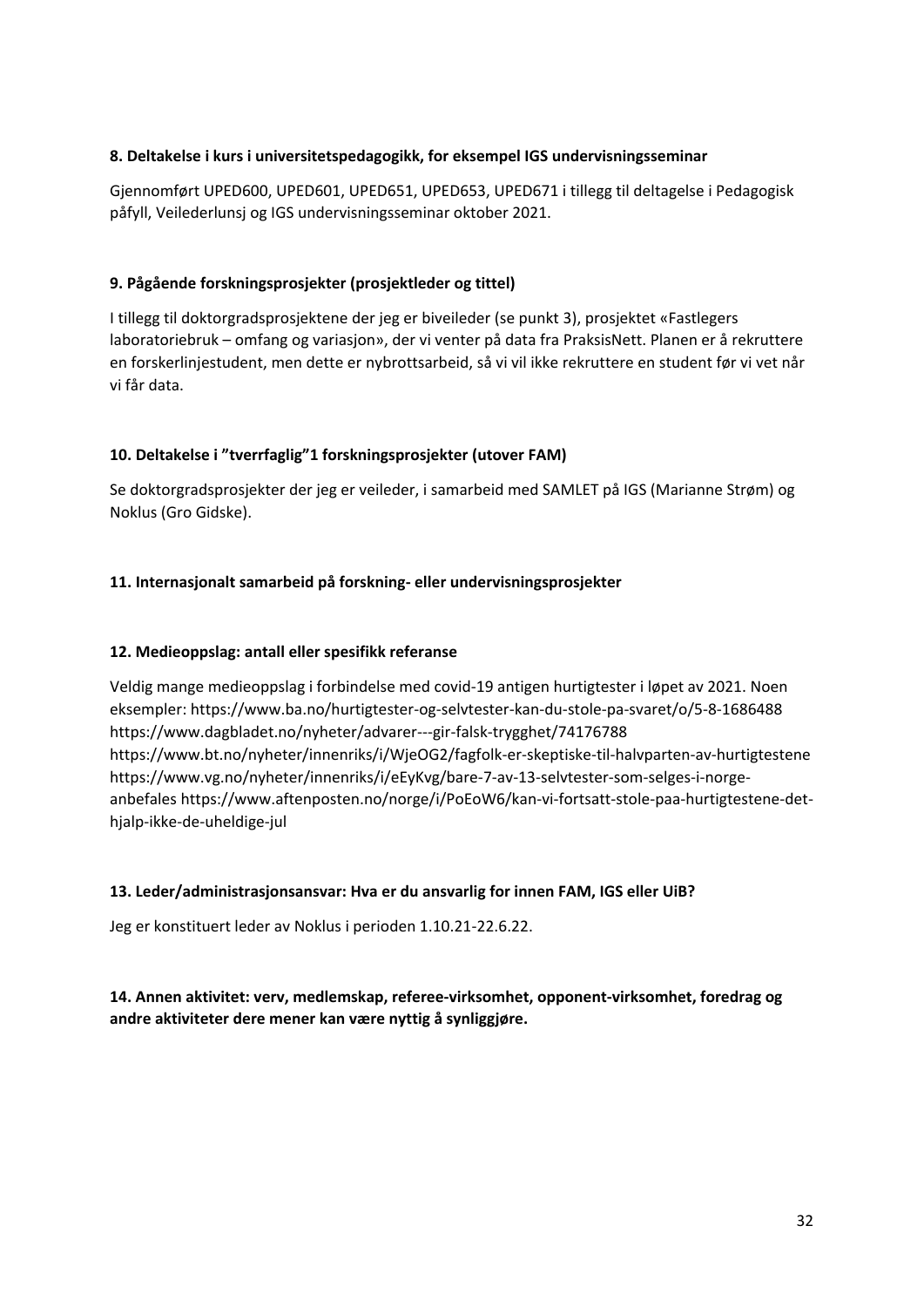### **NAVN: Nicolas Øyane**

### **Stilling og % i FAM i 2021: 20**

### 1. **Vitenskapelige publikasjoner (med referee-bedømming)**

Nicolas M. F. Øyane, Morten Finckenhagen, Sabine Ruths, Geir Thue & Anne Karin Lindahl (2021) Improving drug prescription in general practice using a novel quality improvement model, Scandinavian Journal of Primary Health Care, 39:2, 174-183, DOI: 10.1080/02813432.2021.1913922

### 2. **Andre publikasjoner (inkludert bøker, bokkapitler, kronikker, abstrakter o.l.).**

Abstract: International Forum on Quality and Safety in Healthcare, Gothenburg 2022: 30. Mars-1. April: Improving sick leave practice among Norwegian GPs using peer group discussions.

**3. Pågående veiledning av phd-kandidater (navn, tittel på prosjektet, yrke, dato for begynnelsen og slutt)**

Nei

### **4. Avlagte doktorgrader i 2021**

Nei

**5. Pågående veiledning av forskerlinjestudenter, medisinstudentoppgaver og master** Medveileder Diman Barzigar (sammen med Knut Eirik Eliassen).

### **6. Søknad om forskningsmidler i 2021: Registrert hver søknad med info om:**

a. Kilde (AMFF, AFU, UiB/NFR/Helse Vest/EU/fond/andre kilder….) Kvalitetsfondet

b. Søknadssum (omtrent) 36.000,- kr

c. Hva du søkte for (PhD, felt arbeid, reiser, osv) Reise til HIMSS

d. Fått midler?

Ja

### **7. Forelesning på videre- og etterutdanningskurs: Tema du underviser**

Praktisk kvalitetsarbeid og ledelse av kvalitetsarbeidet. Invitert til en rekke foredrag om emnet nasjonalt.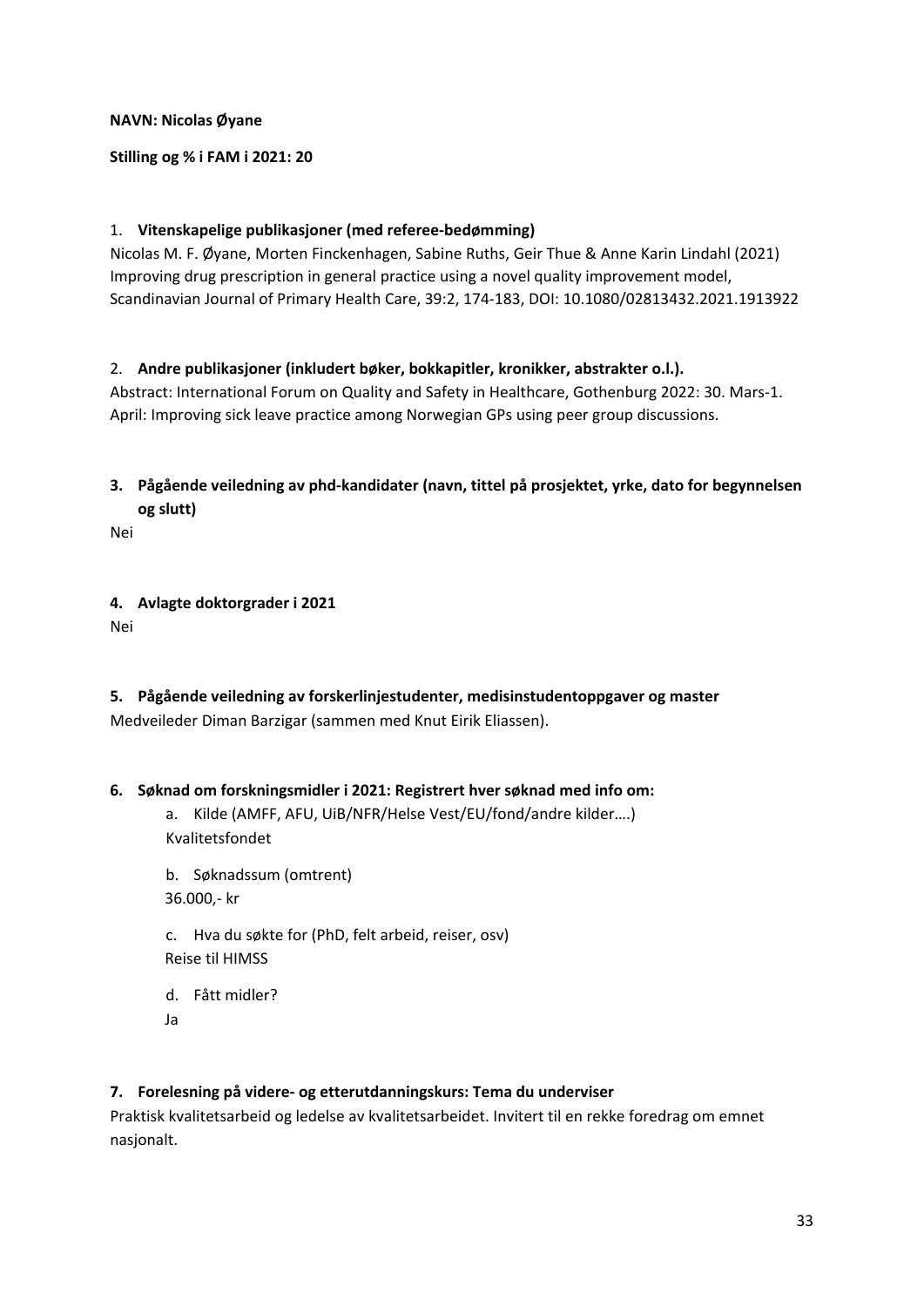## 8. **Deltakelse i kurs i universitetspedagogikk, for eksempel IGS undervisningsseminar**

Nei

### **9. Pågående forskningsprosjekter (prosjektleder og tittel)**

Paolo Zanaboni: "*The large-scale implementation of e-consultations with the GP: a mixed-methods evaluation of the impact on health system, GPs and patients*"

Nicolas Øyane: *"Improving sick leave practice among Norwegian GPs using peer group discussions."*

Torunn Berve Eide: *"The desire to be a better doctor versus a lack of time and resources; Promotors and inhibitors for quality improvement work in general practice."*

### **10. Deltakelse i "tverrfaglig"[4](#page-33-0) forskningsprosjekter (utover FAM)**

Alle prosjekter inkluderer personer utenfor FAM

### **11. Internasjonalt samarbeid på forskning- eller undervisningsprosjekter**

Prosjektet til Paolo er internasjonalt.

### **12. Medieoppslag: antall eller spesifikk referanse**

[https://www.dagensmedisin.no/artikler/2021/06/29/kvalitetskurs-forte-til-signifikant-reduksjon-i](https://www.dagensmedisin.no/artikler/2021/06/29/kvalitetskurs-forte-til-signifikant-reduksjon-i-utleverte-dagsdoser/)[utleverte-dagsdoser/](https://www.dagensmedisin.no/artikler/2021/06/29/kvalitetskurs-forte-til-signifikant-reduksjon-i-utleverte-dagsdoser/)

[https://www.dagensmedisin.no/artikler/2021/10/07/-det-er-et-gap-mellom-onsket--og-faktisk](https://www.dagensmedisin.no/artikler/2021/10/07/-det-er-et-gap-mellom-onsket--og-faktisk-praktisk/)[praktisk/](https://www.dagensmedisin.no/artikler/2021/10/07/-det-er-et-gap-mellom-onsket--og-faktisk-praktisk/)

### **13. Leder/administrasjonsansvar: Hva er du ansvarlig for innen FAM, IGS eller UiB?**

Utvikling av oppgaver til OSKE fra allmennmedisin.

### **14. Annen aktivitet: verv, medlemskap, referee-virksomhet, opponent-virksomhet, foredrag og andre aktiviteter dere mener kan være nyttig å synliggjøre.**

- Daglig leder, SKIL
- Styremedlem Betanien Sykehus.
- Deltaker i referansegruppen knyttet til Handlingsplan for allmennlegetjenesten 2020-2024.
- <span id="page-33-0"></span>- Deltaker i arbeidsgruppe knyttet til Tiltak 12 i Handlingsplan for allmennlegetjenesten 2020- 2024.